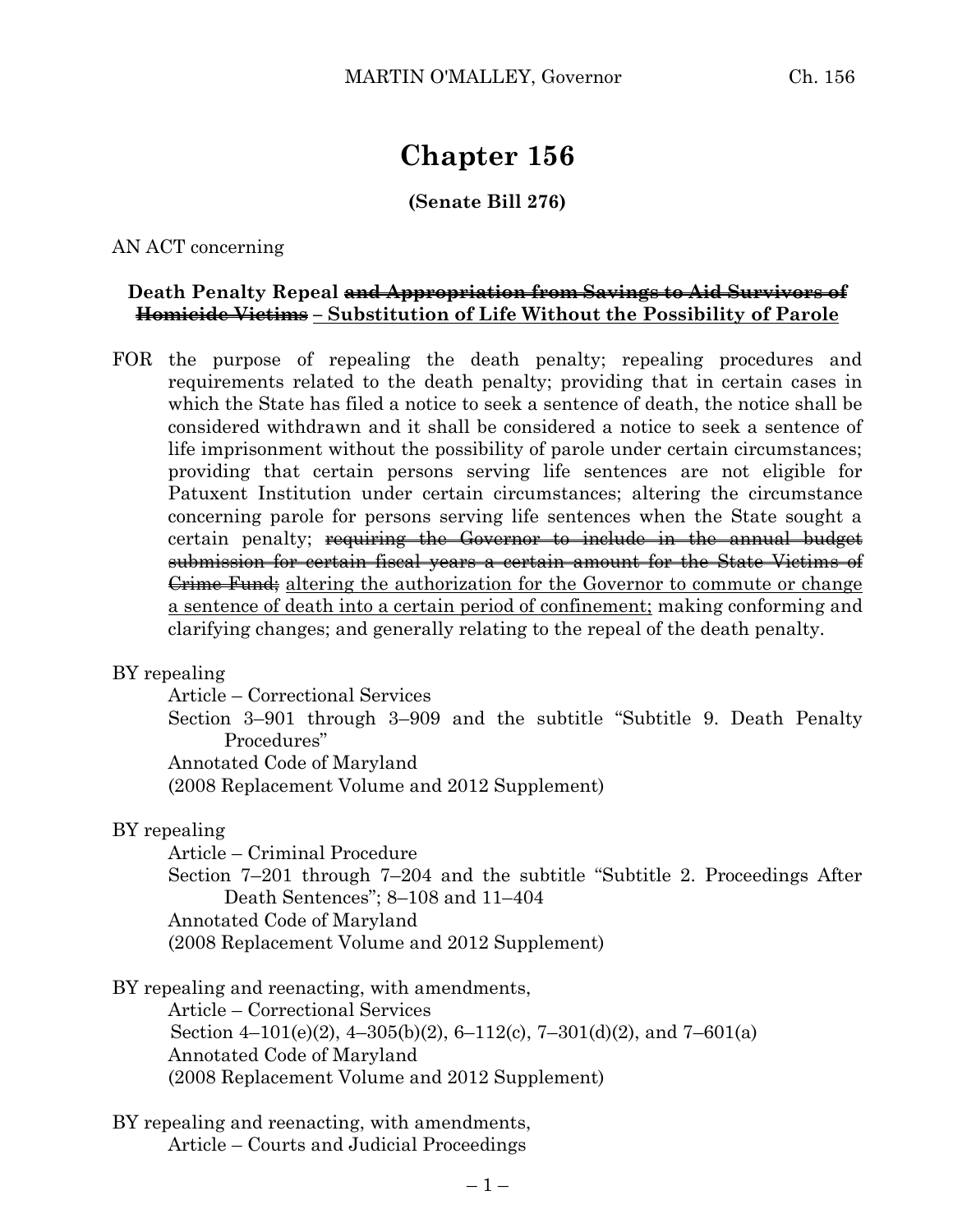Section 3–8A–03(d)(1), 3–8A–06(a), 8–404, 8–420, 9–204, and 12–307 Annotated Code of Maryland (2006 Replacement Volume and 2012 Supplement)

BY repealing and reenacting, with amendments,

Article – Criminal Procedure Section 3-105(b), 3-106(a), 3-107(a), 4-204(b), 5-101(c), 7-101, 7-103(b), 7–107(b), and 11–916 and 7–107(b)

Annotated Code of Maryland (2008 Replacement Volume and 2012 Supplement)

BY repealing

Article – Criminal Law Section 2–103(h), 2–202, 2–301, 2–303; and 2–401 and the subtitle "Subtitle 4. Review by Court of Appeals" Annotated Code of Maryland (2012 Replacement Volume and 2012 Supplement)

BY repealing and reenacting, with amendments, Article – Criminal Law Section 2–201(b), 2–304(a), 2–305, and 14–101 Annotated Code of Maryland (2012 Replacement Volume and 2012 Supplement)

BY repealing and reenacting, with amendments, Article – Health – General Section 8–505(b) Annotated Code of Maryland (2009 Replacement Volume and 2012 Supplement)

BY repealing and reenacting, with amendments, Article – Transportation Section 16–812(a) Annotated Code of Maryland (2012 Replacement Volume)

# Preamble

WHEREAS, The Maryland Commission on Capital Punishment was created by Chapter 431 of the Acts of the General Assembly of 2008 for the purpose of studying all aspects of capital punishment as currently and historically administered in the State; and

WHEREAS, The Commission comprised 23 appointees representing a broad diversity of views on capital punishment, as well as the racial, ethnic, gender, and geographic diversity of the State; and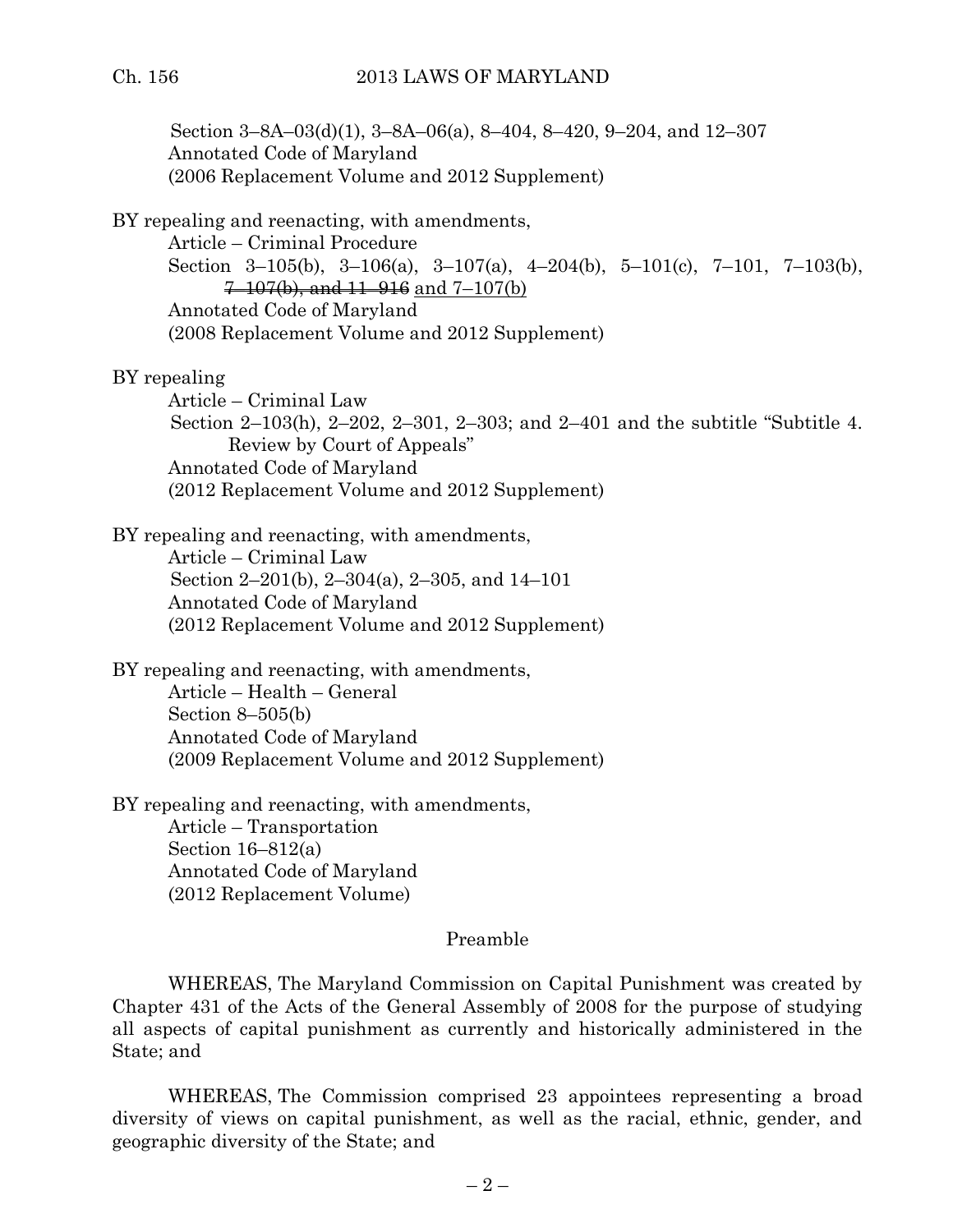WHEREAS, The Commission held five public hearings at which testimony from experts and members of the public was presented and discussed, as well as five additional meetings to discuss the evidence presented at the hearings and in the written submissions; and

WHEREAS, The Commission issued its final report to the General Assembly on December 12, 2008, which included the Commission's strong recommendation that, to eliminate racial and jurisdictional bias, reduce unnecessary costs, lessen the misery that capital cases force family members of victims to endure, and eliminate the risk that an innocent person can be convicted, capital punishment be abolished in Maryland; and

WHEREAS, The Commission, in its final report to the General Assembly, recommended that the savings from repealing the death penalty be used to "increase the services and resources already provided to families of victims"; and

WHEREAS, In 1988, the Maryland General Assembly created the State Board of Victim Services in recognition of the unique and distinctive needs of crime victims, and endeavored to ensure that all crime victims in Maryland are treated with dignity, respect, and compassion during all phases of the criminal justice process; and

WHEREAS, In 1991, under the authority of the Governor's Office of Crime Control and Prevention, the Maryland General Assembly created the Maryland Victims of Crime Fund to provide funding support for victim services whose mission is to ensure that all crime victims in Maryland receive justice and are treated with dignity and compassion through comprehensive victim services; and

WHEREAS, Repeal of the death penalty in Maryland will result in savings to the General Fund; now, therefore,

SECTION 1. BE IT ENACTED BY THE GENERAL ASSEMBLY OF MARYLAND, That Section(s) 3–901 through 3–909 and the subtitle "Subtitle 9. Death Penalty Procedures" of Article – Correctional Services of the Annotated Code of Maryland be repealed.

SECTION 2. AND BE IT FURTHER ENACTED, That Section(s) 7–201 through 7–204 and the subtitle "Subtitle 2. Proceedings After Death Sentences"; 8–108 and 11–404 of Article – Criminal Procedure of the Annotated Code of Maryland be repealed.

SECTION 3. AND BE IT FURTHER ENACTED, That the Laws of Maryland read as follows:

# **Article – Correctional Services**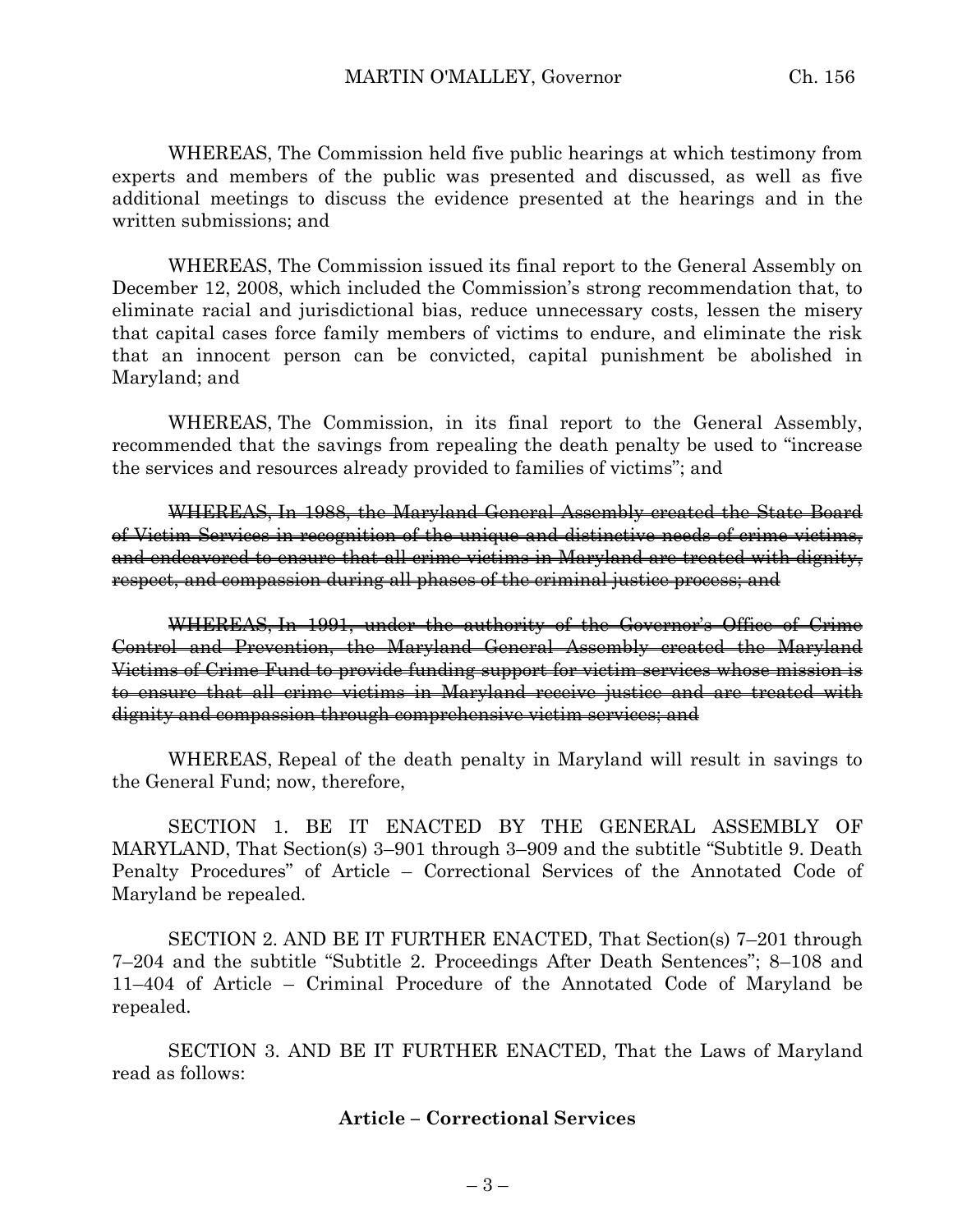4–101.

(e) (2) "Eligible person" does not include an individual who:

(i) is serving two or more sentences of imprisonment for life under § 2–201, **FORMER** § 2–303, or § 2–304 of the Criminal Law Article;

(ii) is serving one or more sentences of imprisonment for life when a court or jury has found under **FORMER** § 2–303 of the Criminal Law Article, beyond a reasonable doubt, that one or more aggravating circumstances existed; or

(iii) has been convicted of murder in the first degree, rape in the first degree, or a sexual offense in the first degree, unless the sentencing judge, at the time of sentencing or in the exercise of the judge's revisory power under the Maryland Rules, recommends that the individual be referred to the Institution for evaluation.

4–305.

(b) (2) An inmate sentenced to life imprisonment as a result of a proceeding under **FORMER** § 2–303 or § 2–304 of the Criminal Law Article is not eligible for parole consideration until the inmate has served 25 years or the equivalent of 25 years when considering allowances for diminution of the inmate's period of confinement as provided under Title 3, Subtitle 7 of this article and § 6–218 of the Criminal Procedure Article.

# 6–112.

(c) (1) The Division shall complete a presentence investigation report in each case in which **[**the death penalty or**]** imprisonment for life without the possibility of parole is requested under **[**§ 2–202 or**]** § 2–203 of the Criminal Law Article.

(2) The report shall include a victim impact statement as provided under § 11–402 of the Criminal Procedure Article.

(3) The court or jury before which the separate sentencing proceeding is conducted under **[**§ 2–303 or**]** § 2–304 of the Criminal Law Article shall consider the report.

7–301.

(d) (2) An inmate who has been sentenced to life imprisonment as a result of a proceeding under **FORMER** § 2–303 or § 2–304 of the Criminal Law Article is not eligible for parole consideration until the inmate has served 25 years or the equivalent of 25 years considering the allowances for diminution of the inmate's term of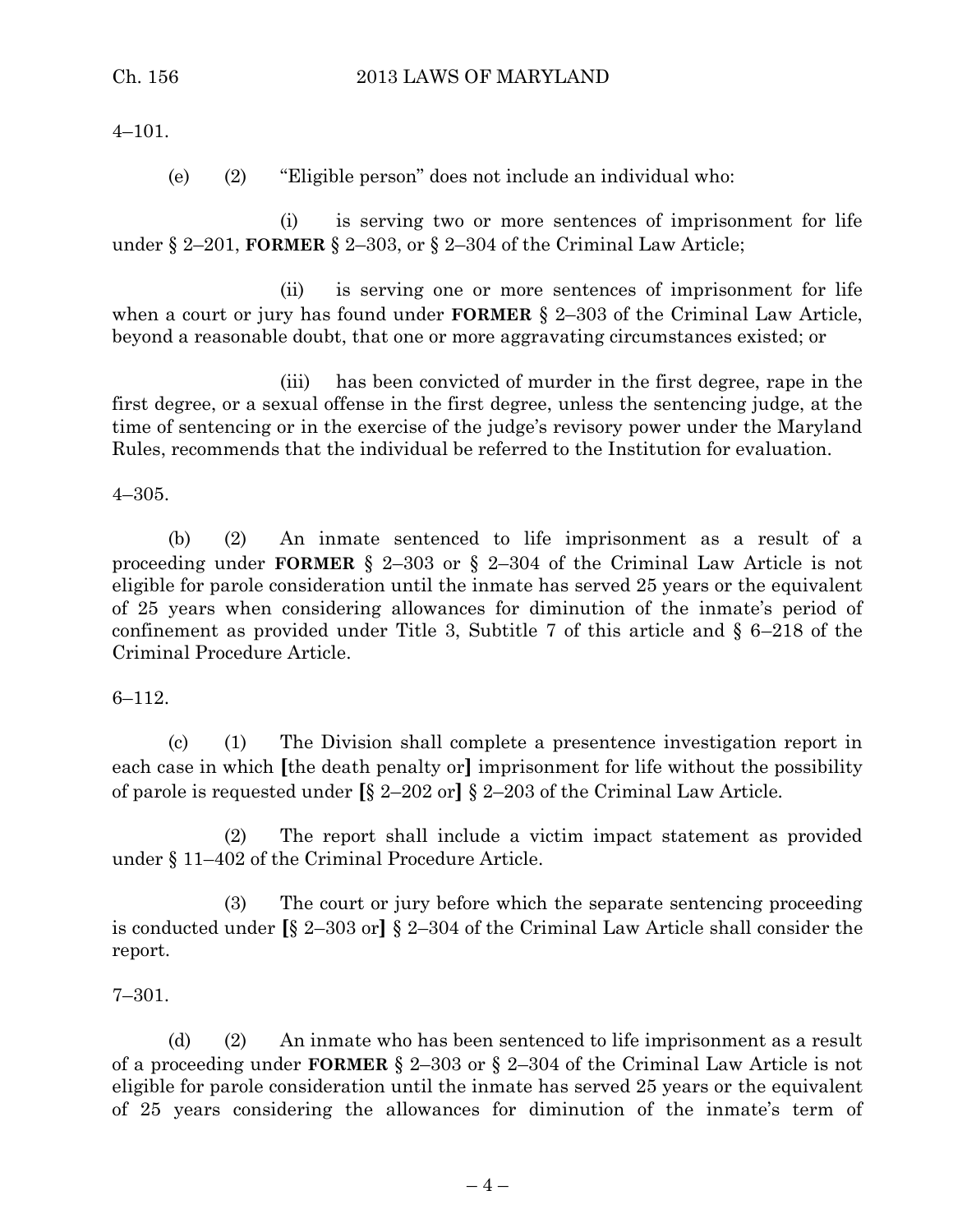confinement under § 6–218 of the Criminal Procedure Article and Title 3, Subtitle 7 of this article.

7–601.

(a) On giving the notice required by the Maryland Constitution, the Governor may:

# (1) **[**commute or change a sentence of death into a period of confinement that the Governor considers expedient **CHANGE A SENTENCE OF DEATH INTO A SENTENCE OF LIFE WITHOUT THE POSSIBILITY OF PAROLE**;

 $(2)$  pardon an individual convicted of a crime subject to any conditions the Governor requires; or

**[**(3)**] (2)** remit any part of a sentence of imprisonment subject to any conditions the Governor requires, without the remission operating as a full pardon.

# **Article – Courts and Judicial Proceedings**

3–8A–03.

(d) The court does not have jurisdiction over:

(1) A child at least 14 years old alleged to have done an act which, if committed by an adult, would be a crime punishable by **[**death or**]** life imprisonment, as well as all other charges against the child arising out of the same incident, unless an order removing the proceeding to the court has been filed under § 4–202 of the Criminal Procedure Article;

3–8A–06.

(a) The court may waive the exclusive jurisdiction conferred by  $\S 3-8A-03$  of this subtitle with respect to a petition alleging delinquency by:

(1) A child who is 15 years old or older; or

(2) A child who has not reached his 15th birthday, but who is charged with committing an act which if committed by an adult, would be punishable by **[**death or**]** life imprisonment.

8–404.

(a) Notwithstanding § 8–103(a) of this title, a trial judge may strike an individual who is party in a civil case while the individual is entitled to a jury trial in the county.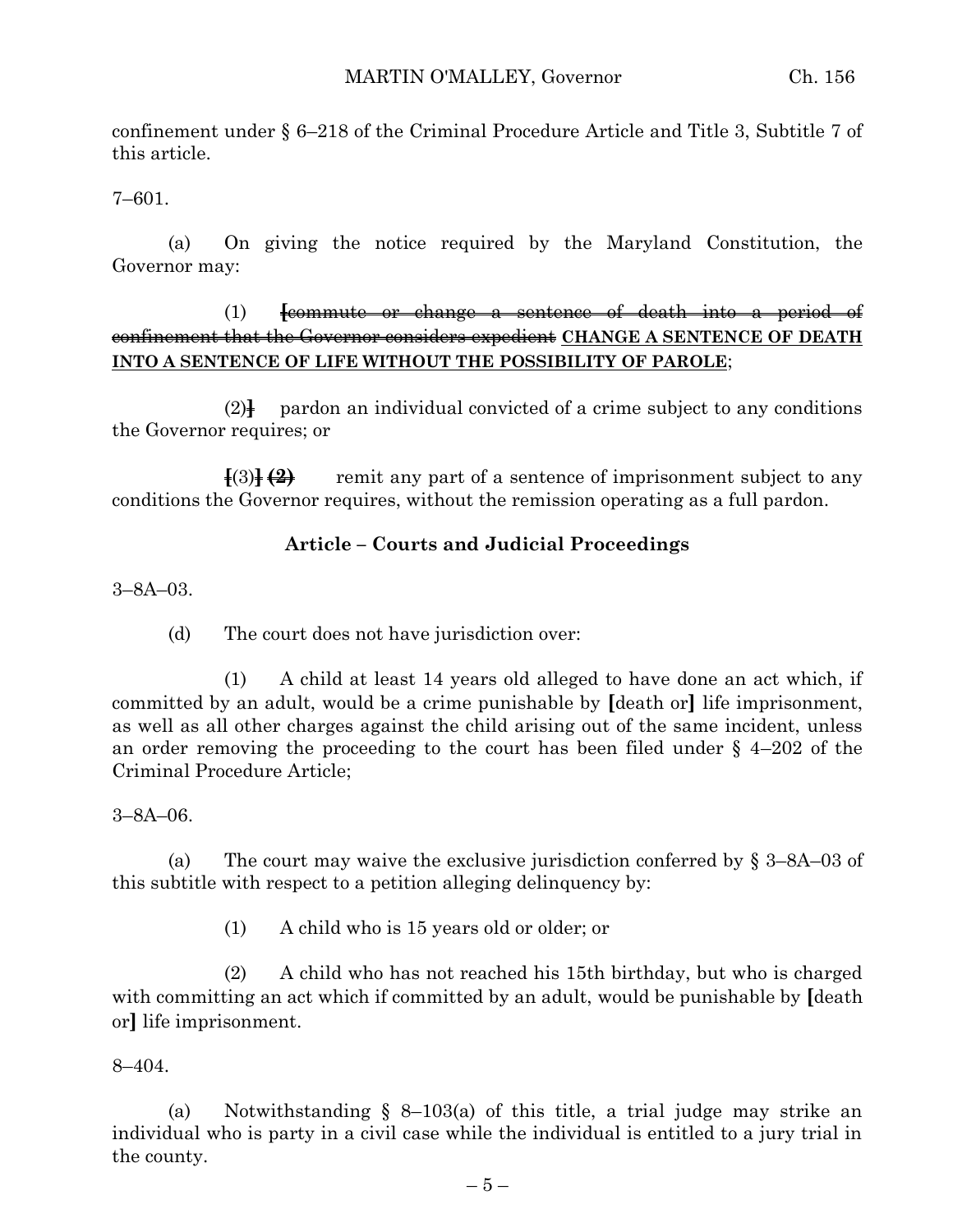(b) (1) Whenever more individuals than are needed to impanel a jury have been summoned, an individual may be excused but only in accordance with rule or other law.

(2) An individual who is summoned for jury service may be struck from a particular jury only:

(i) In accordance with rule or other law, by a party on peremptory challenge;

(ii) For good cause shown, by a trial judge on a challenge by a party; or

(iii) Subject to paragraph (3) of this subsection, by a trial judge who finds that:

- 1. The individual may be unable to render impartial jury service;
- 2. The individual's service likely would disrupt the proceeding; or

3. The individual's service may threaten the secrecy of a proceeding or otherwise affect the integrity of the jury deliberations adversely.

(3) A trial judge may not strike an individual under paragraph  $(2)(iii)3$ of this subsection, unless the judge states on the record:

(i) Each reason for the strike; and

(ii) A finding that the strike is warranted and not inconsistent with  $\S$  8-102(a) and (b) and 8-104 of this title.

(4) An individual struck under this subsection may serve on another jury for which the basis for the strike is irrelevant.

**[**(c) (1) A trial judge may strike an individual on the basis of the individual's belief for or against capital punishment only if the judge finds that the belief would prevent or substantially impair the individual from returning an impartial verdict according to law.

(2) An individual struck under this subsection may serve on another jury for which the basis for the strike is irrelevant.**]**

8–420.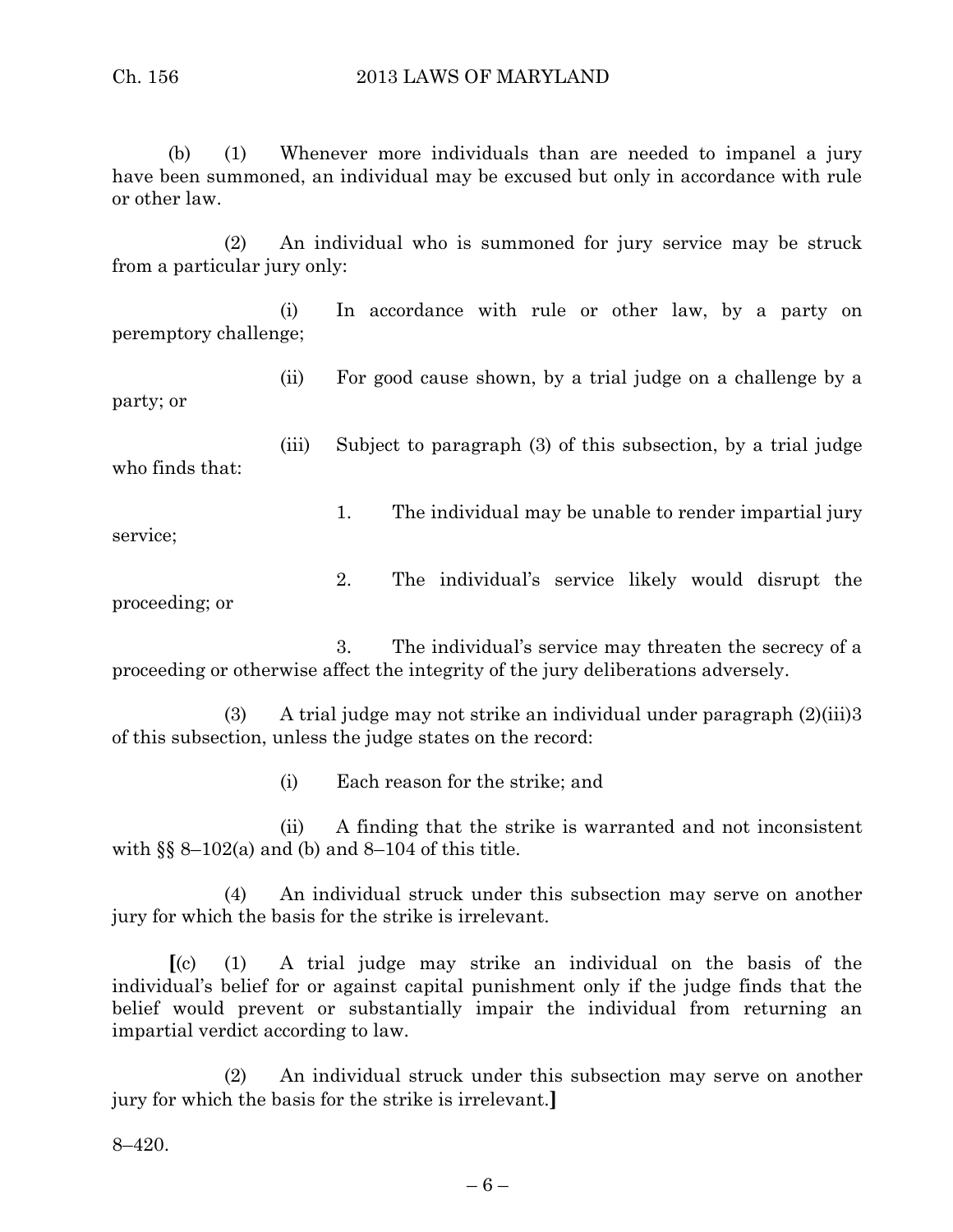(a) (1) This subsection applies only in a criminal trial in which a defendant is subject, on any single count, to**[**:

(i) A death sentence because the State has given notice of intention to seek a death sentence in accordance with § 2–202 of the Criminal Law Article; or

(ii) A**] A** sentence of life imprisonment, **[**including a case in which the State has not given notice of intention to seek a death sentence in accordance with § 2–202 of the Criminal Law Article but**]** excluding a common law offense for which no specific statutory penalty is provided.

(2) Each defendant is allowed 20 peremptory challenges.

(3) The State is allowed 10 peremptory challenges for each defendant.

(b) (1) This subsection applies only in a criminal trial in which a defendant is subject, on any single count, to a sentence of at least 20 years, excluding a case subject to subsection (a) of this section or a common law offense for which no specific statutory penalty is provided.

(2) Each defendant is allowed 10 peremptory challenges.

(3) The State is allowed five peremptory challenges for each defendant.

(c) In every other criminal trial, each party is allowed four peremptory challenges.

# 9–204.

**[**(a)**]** The court **[**which**] THAT** issued an execution on a forfeited recognizance for a witness who failed to appear may discharge the witness from execution upon motion showing good and sufficient cause for the failure.

**[**(b) This section does not apply in a case if capital punishment may be involved.**]**

12–307.

The Court of Appeals has:

(1) Jurisdiction to review a case or proceeding pending in or decided by the Court of Special Appeals in accordance with Subtitle 2 of this title;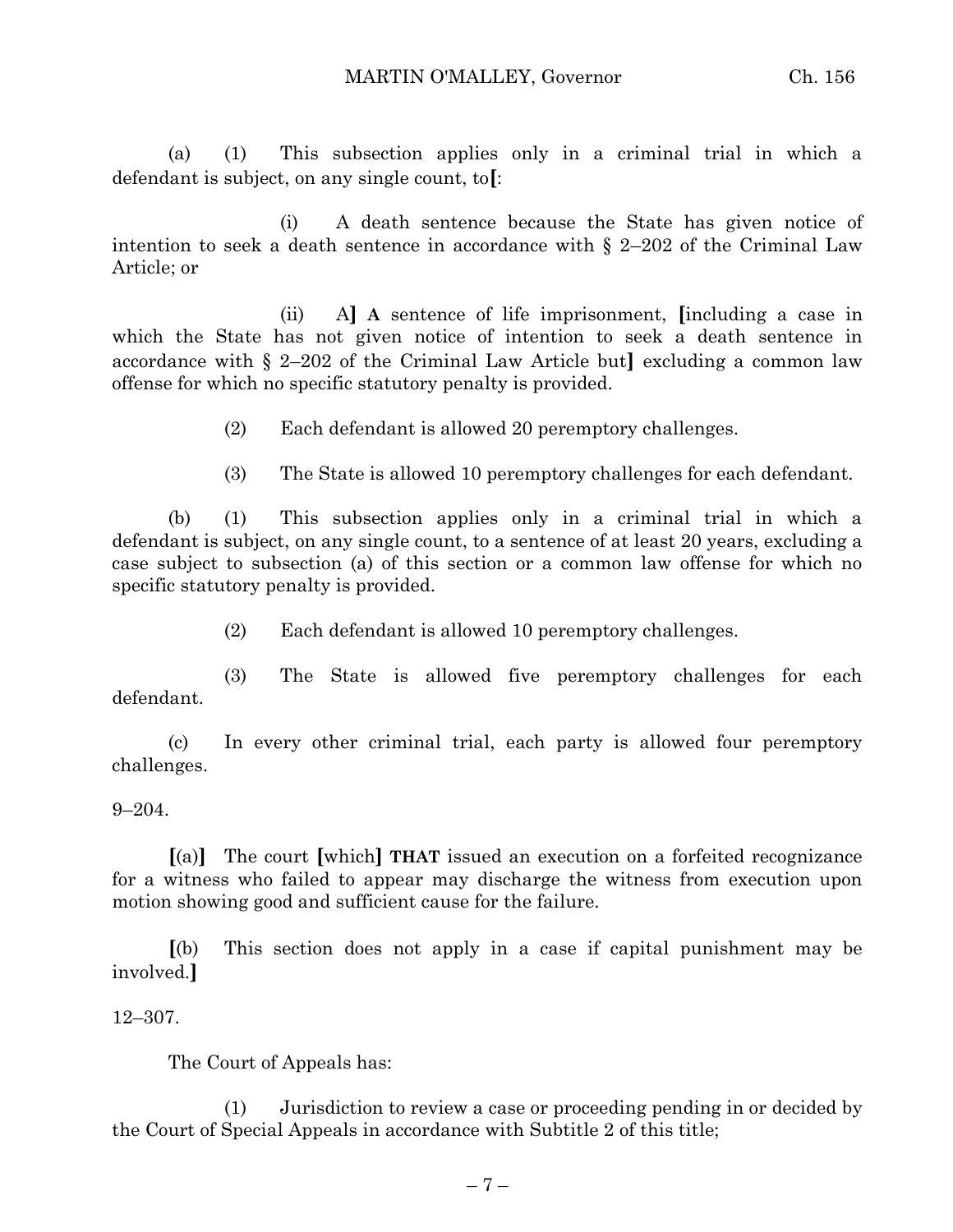(2) Jurisdiction to review a case or proceeding decided by a circuit court, in accordance with § 12–305 of this subtitle; **AND**

(3) Exclusive appellate jurisdiction with respect to a question of law certified to it under the Uniform Certification of Questions of Law Act**[**; and

(4) Exclusive appellate jurisdiction over a criminal case in which the death penalty is imposed and any appellate proceeding under § 3–904 of the Correctional Services Article**]**.

# **Article – Criminal Procedure**

3–105.

(b) **[**Except in a capital case, on**] ON** consideration of the nature of the charge, the court:

(1) may require or allow the examination to be done on an outpatient basis; and

(2) if an outpatient examination is authorized, shall set bail for the defendant or authorize release of the defendant on recognizance.

3–106.

(a) **[**Except in a capital case, if**] IF**, after a hearing, the court finds that the defendant is incompetent to stand trial but is not dangerous, as a result of a mental disorder or mental retardation, to self or the person or property of others, the court may set bail for the defendant or authorize release of the defendant on recognizance.

3–107.

(a) Whether or not the defendant is confined and unless the State petitions the court for extraordinary cause to extend the time, the court shall dismiss the charge against a defendant found incompetent to stand trial under this subtitle:

years;

(1) **[**when charged with a capital offense, after the expiration of 10

(2)**]** when charged with a felony or a crime of violence as defined under § 14–101 of the Criminal Law Article, after the lesser of the expiration of 5 years or the maximum sentence for the most serious offense charged; or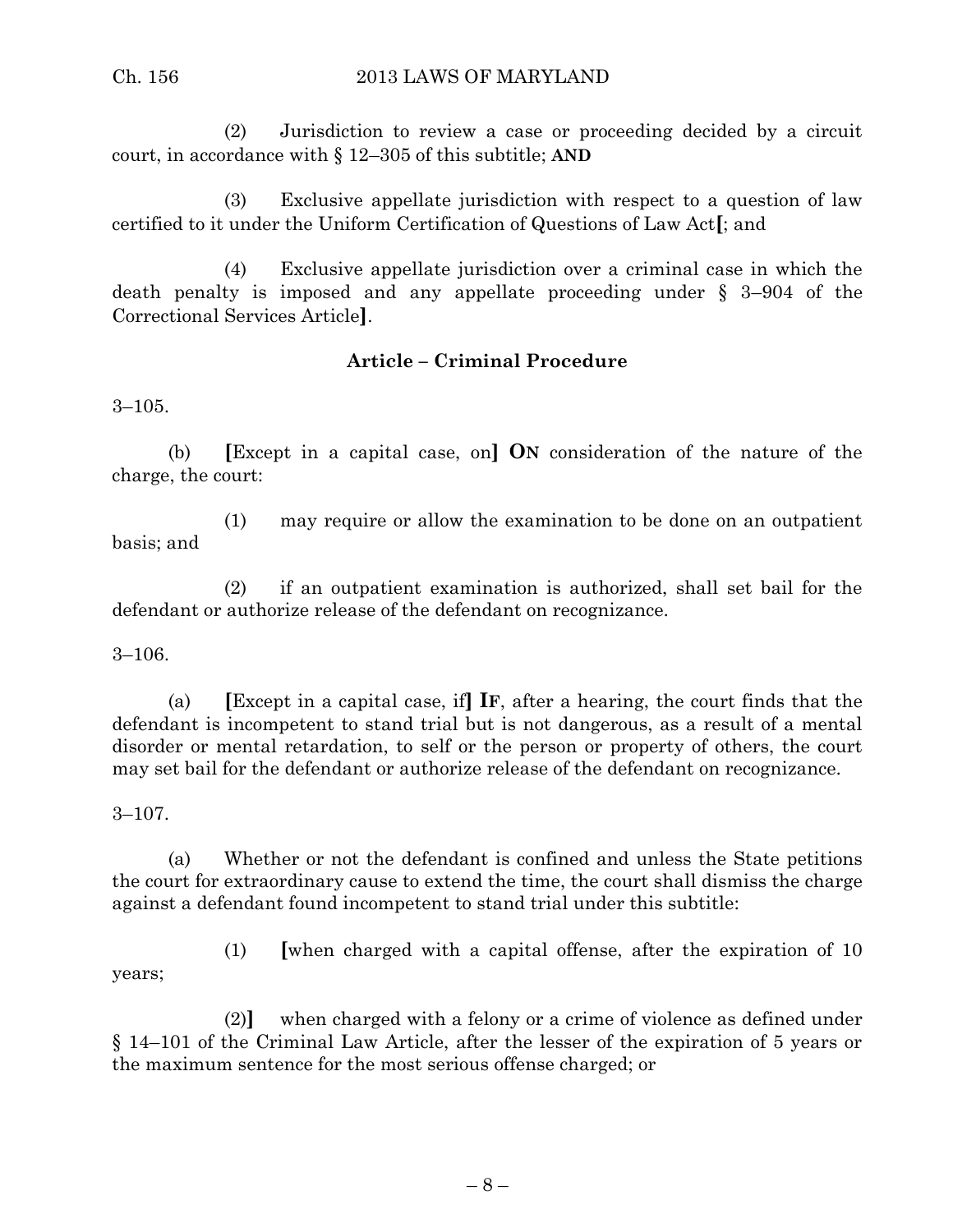**[**(3)**] (2)** when charged with an offense not covered under paragraph (1) **[**or (2)**]** of this subsection, after the lesser of the expiration of 3 years or the maximum sentence for the most serious offense charged.

4–204.

(b) Except for a sentencing proceeding under **[**§ 2–303 or**]** § 2–304 of the Criminal Law Article:

(1) the distinction between an accessory before the fact and a principal is abrogated; and

(2) an accessory before the fact may be charged, tried, convicted, and sentenced as a principal.

5–101.

(c) A defendant may not be released on personal recognizance if the defendant is charged with:

(1) a crime listed in  $\S 5-202$  (d) of this title after having been convicted of a crime listed in  $\S$  5–202(d) of this title; or

(2) a crime punishable by **[**death or**]** life imprisonment without parole.

#### 7–101.

This title applies to a person convicted in any court in the State who is:

(1) confined under sentence of **[**death or**]** imprisonment; or

(2) on parole or probation.

7–103.

(b) **[**(1)**]** Unless extraordinary cause is shown, **[**in a case in which a sentence of death has not been imposed,**]** a petition under this subtitle may not be filed more than 10 years after the sentence was imposed.

**[**(2) In a case in which a sentence of death has been imposed, Subtitle 2 of this title governs the time of filing a petition.**]**

# 7–107.

(b) (1) In a case in which a person challenges the validity of confinement under a sentence of **[**death or**]** imprisonment by seeking the writ of habeas corpus or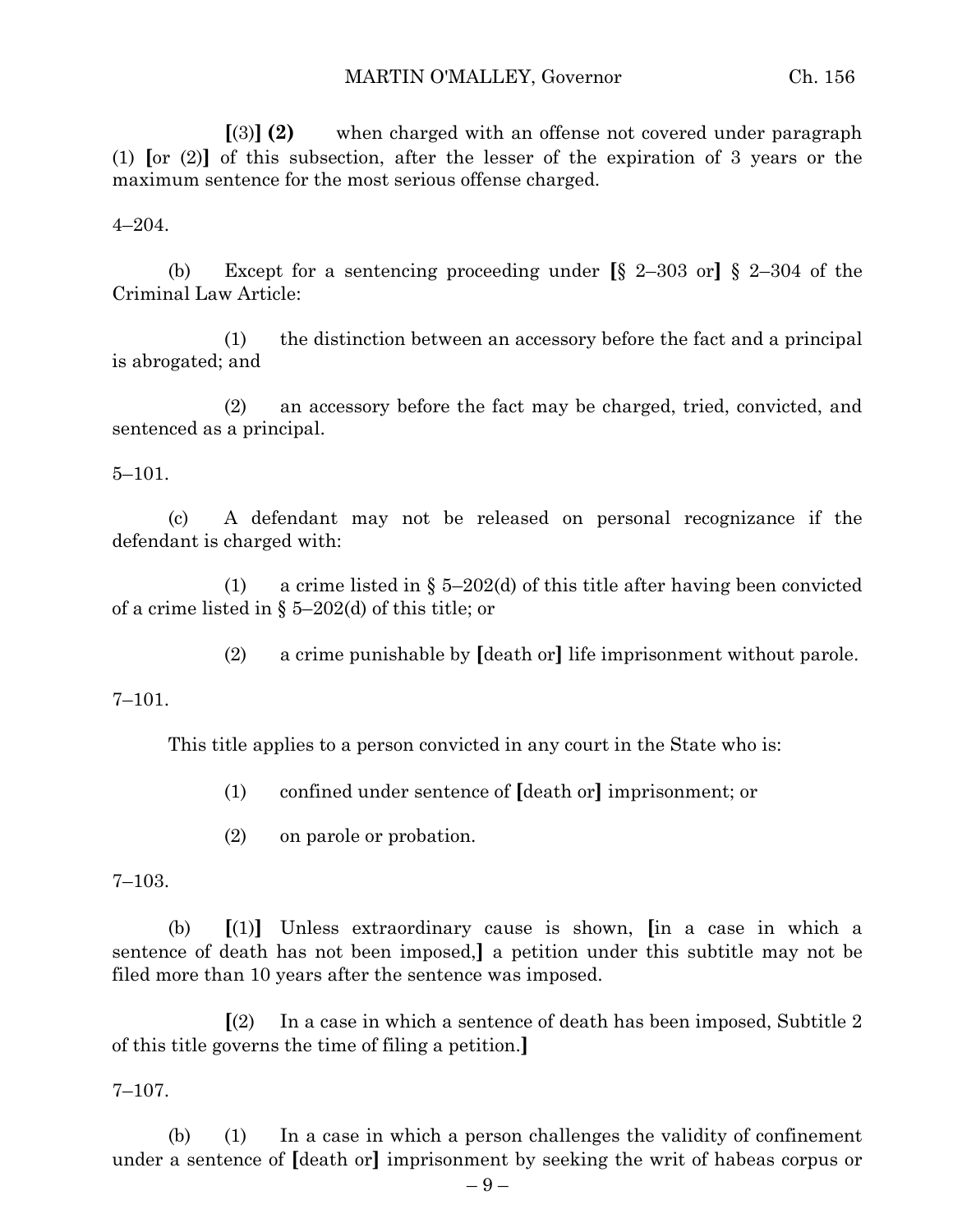the writ of coram nobis or by invoking a common law or statutory remedy other than this title, a person may not appeal to the Court of Appeals or the Court of Special Appeals.

(2) This subtitle does not bar an appeal to the Court of Special Appeals:

(i) in a habeas corpus proceeding begun under  $\S$  9–110 of this

article; or

(ii) in any other proceeding in which a writ of habeas corpus is sought for a purpose other than to challenge the legality of a conviction of a crime or sentence of **[**death or**]** imprisonment for the conviction of the crime, including confinement as a result of a proceeding under Title 4 of the Correctional Services Article.

11–916.

- (a) There is a State Victims of Crime Fund.
- $\left(\frac{1}{1}\right)$  The Fund shall be used to pay for:

(i) carrying out Article 47 of the Maryland Declaration of Rights;

(ii) carrying out the guidelines for the treatment and assistance for victims and witnesses of crimes and delinquent acts provided in §§ 11–1002 and 11–1003 of this title;

(iii) carrying out any laws enacted to benefit victims and witnesses of crimes and delinquent acts; and

(iv) supporting child advocacy centers established under § 11–923(h) of this subtitle.

 $\left( 2\right)$  The Fund may pay for the administrative costs of the Fund.

(c) The Board shall administer the Fund.

(d) Grants awarded by the Board shall be equitably distributed among all purposes of the Fund described in subsection (b) of this section.

**(E) FOR FISCAL YEAR 2015 AND EACH FISCAL YEAR THEREAFTER, THE GOVERNOR SHALL INCLUDE IN THE ANNUAL BUDGET SUBMISSION \$500,000 FOR THE FUND, REDIRECTED FROM GENERAL FUND SAVINGS RESULTING FROM THE REPEAL OF THE DEATH PENALTY.**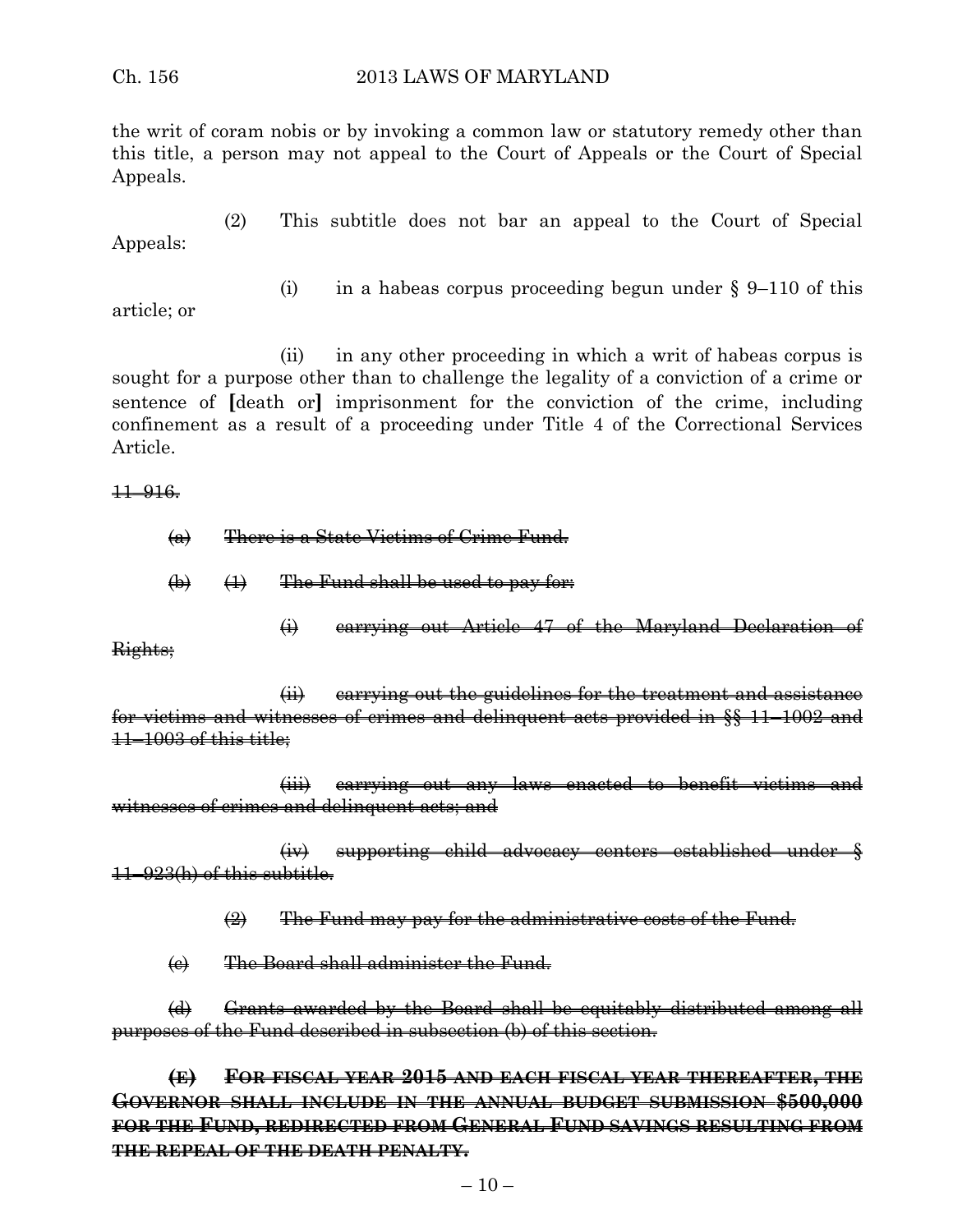# **Article – Criminal Law**

2–103.

**[**(h) The commission of first degree murder of a viable fetus under this section, in conjunction with the commission of another first degree murder arising out of the same incident, does not constitute an aggravating circumstance subjecting a defendant to the death penalty under § 2–303(g)(ix) of this title.**]**

2–201.

(b) (1) A person who commits a murder in the first degree is guilty of a felony and on conviction shall be sentenced to:

- (i) **[**death;
- (ii)**]** imprisonment for life without the possibility of parole; or
- **[**(iii)**] (II)** imprisonment for life.

(2) Unless a **[**sentence of death is imposed in compliance with § 2–202 of this subtitle and Subtitle 3 of this title, or a**]** sentence of imprisonment for life without the possibility of parole is imposed in compliance with  $\S 2-203$  of this subtitle and § 2–304 of this title, the sentence shall be imprisonment for life.

**[**2–202.

(a) A defendant found guilty of murder in the first degree may be sentenced to death only if:

(1) at least 30 days before trial, the State gave written notice to the defendant of:

- (i) the State's intention to seek a sentence of death; and
- (ii) each aggravating circumstance on which the State intends

to rely;

(2) (i) with respect to  $\S$  2-303(g) of this title, except for  $\S$  $2-303(g)(1)(i)$  and (vii) of this title, the defendant was a principal in the first degree; or

(ii) with respect to  $\frac{6}{9}$  2–303(g)(1)(i) of this title, a law enforcement officer, as defined in  $\S$  2-303(a) of this title, was murdered and the defendant was: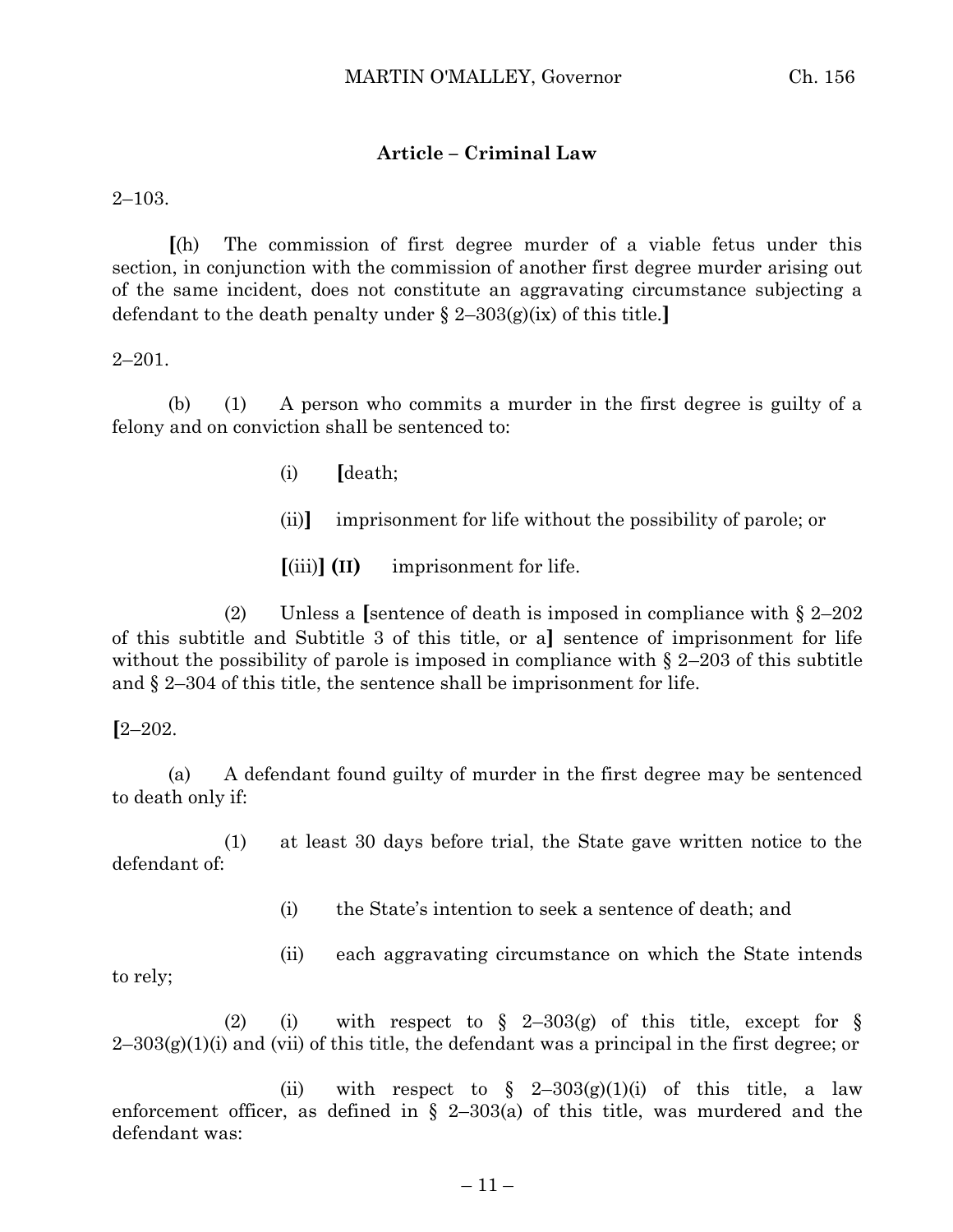#### Ch. 156 2013 LAWS OF MARYLAND

1. a principal in the first degree; or

2. a principal in the second degree who:

A. willfully, deliberately, and with premeditation intended the death of the law enforcement officer;

B. was a major participant in the murder; and

C. was actually present at the time and place of the murder;

(3) the State presents the court or jury with:

(i) biological evidence or DNA evidence that links the defendant to the act of murder;

(ii) a video taped, voluntary interrogation and confession of the defendant to the murder; or

(iii) a video recording that conclusively links the defendant to the murder; and

(4) the sentence of death is imposed in accordance with  $\S 2-303$  of this title.

(b) (1) In this subsection, a defendant is "mentally retarded" if:

(i) the defendant had significantly below average intellectual functioning, as shown by an intelligence quotient of 70 or below on an individually administered intelligence quotient test and an impairment in adaptive behavior; and

years.

(ii) the mental retardation was manifested before the age of 22

(2) A defendant may not be sentenced to death, but shall be sentenced to imprisonment for life without the possibility of parole subject to the requirements of § 2–203(1) of this subtitle or imprisonment for life, if the defendant:

(i) was under the age of 18 years at the time of the murder; or

(ii) proves by a preponderance of the evidence that at the time of the murder the defendant was mentally retarded.

(c) A defendant may not be sentenced to death, but shall be sentenced to imprisonment for life without the possibility of parole subject to the requirements of §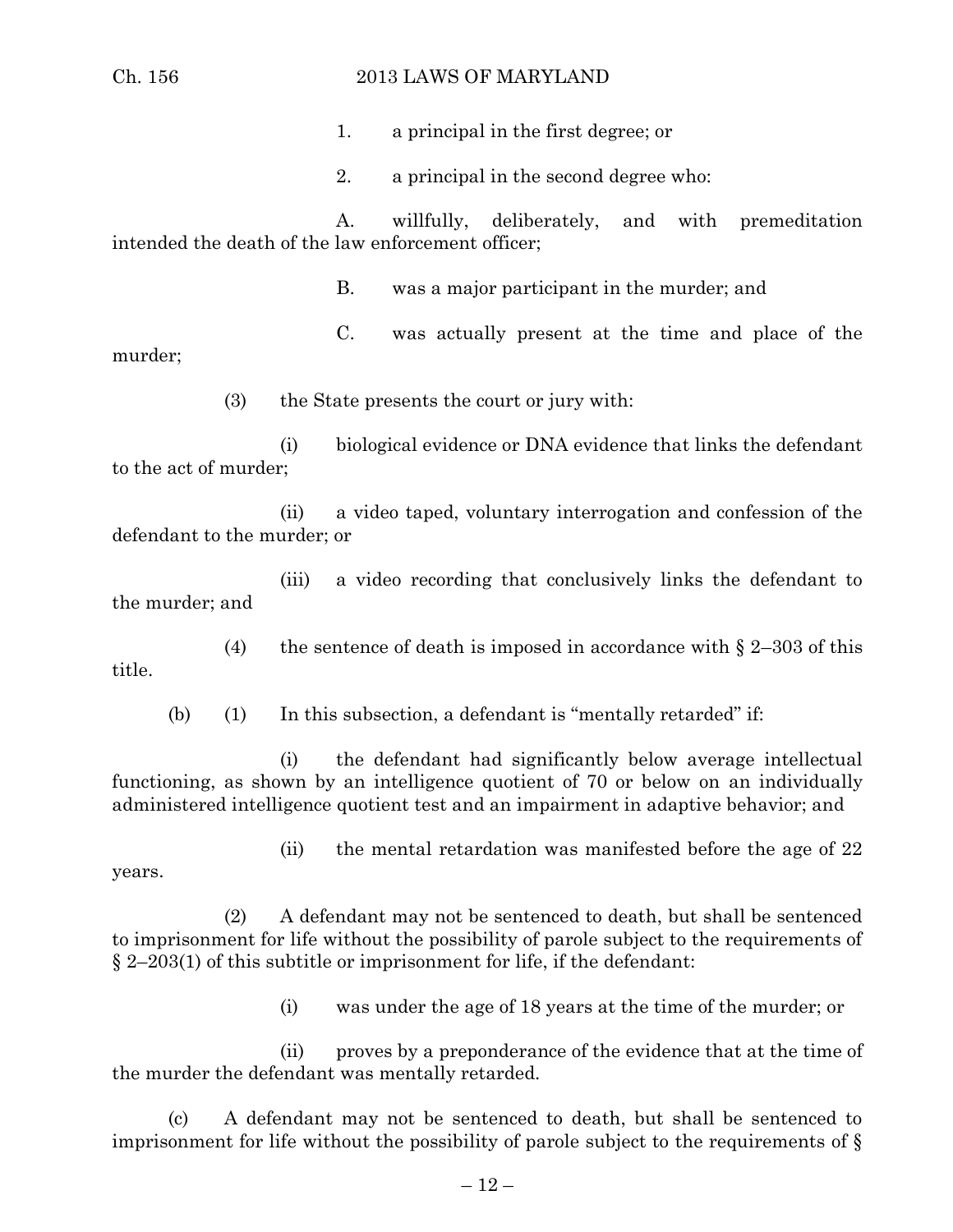2–203(1) of this subtitle or imprisonment for life, if the State relies solely on evidence provided by eyewitnesses.**]**

**[**2–301.

(a) The State's Attorney shall file with the Clerk of the Court of Appeals a copy of each:

- (1) notice of intent to seek a sentence of death; and
- (2) withdrawal of notice of intent to seek a sentence of death.

(b) The failure of a State's Attorney to give timely notice to the Clerk of the Court of Appeals under subsection (a)(1) of this section does not affect the validity of a notice of intent to seek a sentence of death that is served on the defendant in a timely manner.**]**

**[**2–303.

(a) (1) In this section the following words have the meanings indicated.

(2) (i) "Correctional facility" has the meaning stated in  $\S$  1–101 of this article.

(ii) "Correctional facility" includes:

1. an institution for the confinement or detention of juveniles charged with or adjudicated as being delinquent; and

2. a hospital in which a person is confined under an order of a court exercising criminal jurisdiction.

(3) (i) "Law enforcement officer" means a law enforcement officer as defined under the Law Enforcement Officers' Bill of Rights, § 3–101 of the Public Safety Article.

(ii) "Law enforcement officer" includes:

1. a law enforcement officer of a jurisdiction outside of the State;

2. an officer serving in a probationary status;

3. a parole and probation officer; and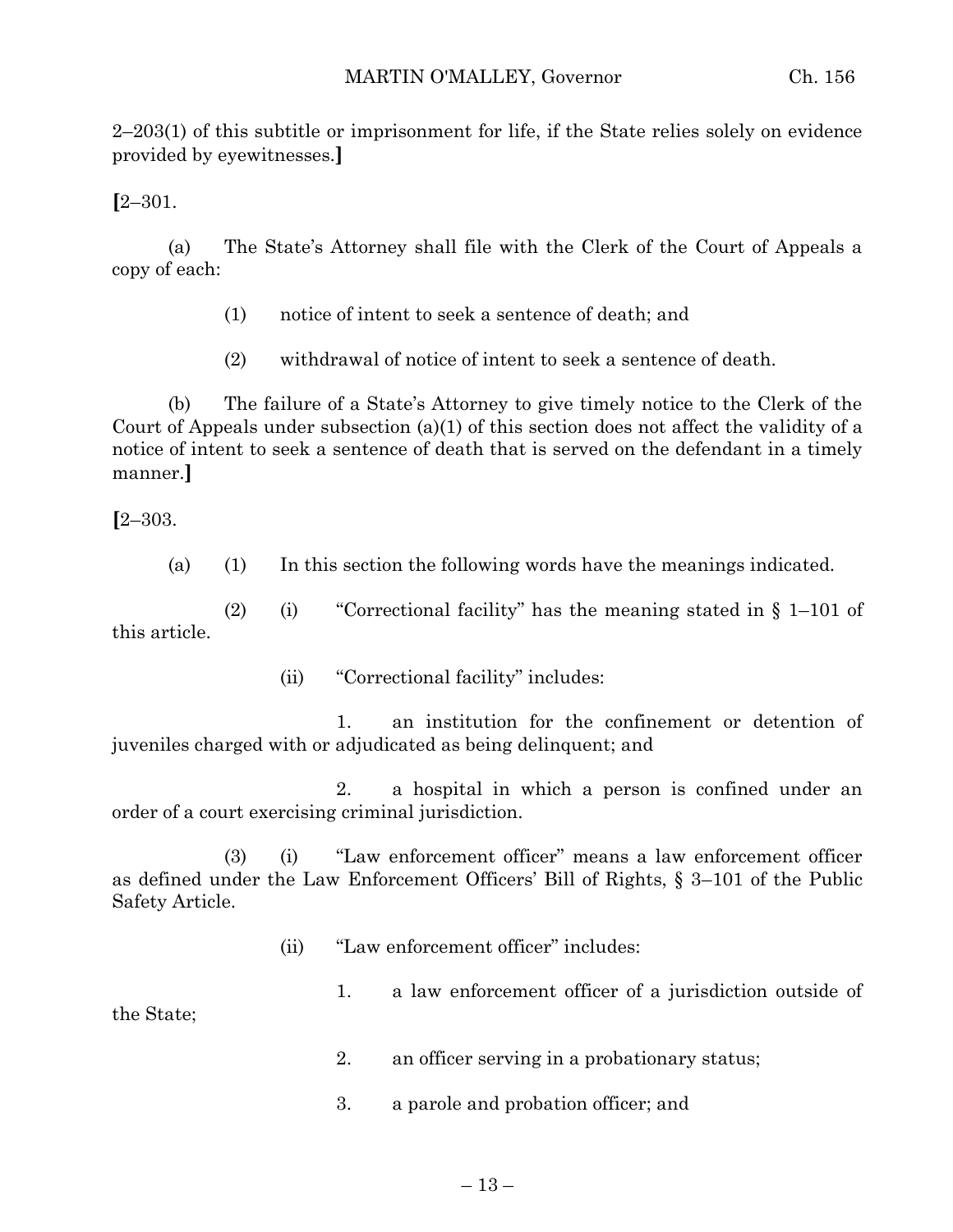4. a law enforcement officer while privately employed as a security officer or special police officer under Title 3, Subtitle 3 of the Public Safety Article if the law enforcement officer is wearing the uniform worn while acting in an official capacity or is displaying prominently the officer's official badge or other insignia of office.

(b) If the State gave notice under  $\S$  2-202(a)(1) of this title, a separate sentencing proceeding shall be held as soon as practicable after a defendant is found guilty of murder in the first degree to determine whether the defendant shall be sentenced to death.

(c) The sentencing proceeding under subsection (b) of this section shall be conducted:

(1) before the jury that determined the defendant's guilt;

(2) before a jury impaneled for purposes of the proceeding if:

(i) the defendant was convicted based on a guilty plea;

(ii) the defendant was convicted after a trial by a court sitting without a jury;

(iii) the court, for good cause, discharged the jury that convicted the defendant; or

(iv) a court of competent jurisdiction remanded the case for resentencing following a review of the original sentence of death; or

(3) before the court, if the defendant waives a jury sentencing proceeding.

(d) (1) A judge shall appoint at least two alternate jurors when impaneling a jury for any proceeding:

(i) in which the defendant is being tried for a crime for which the death penalty may be imposed; or

(ii) that is held under this section.

(2) The alternate jurors shall be retained throughout the proceedings under any restrictions that the judge imposes.

(3) Subject to paragraph (4) of this subsection, if a juror dies, is disqualified, becomes incapacitated, or is discharged for any other reason before the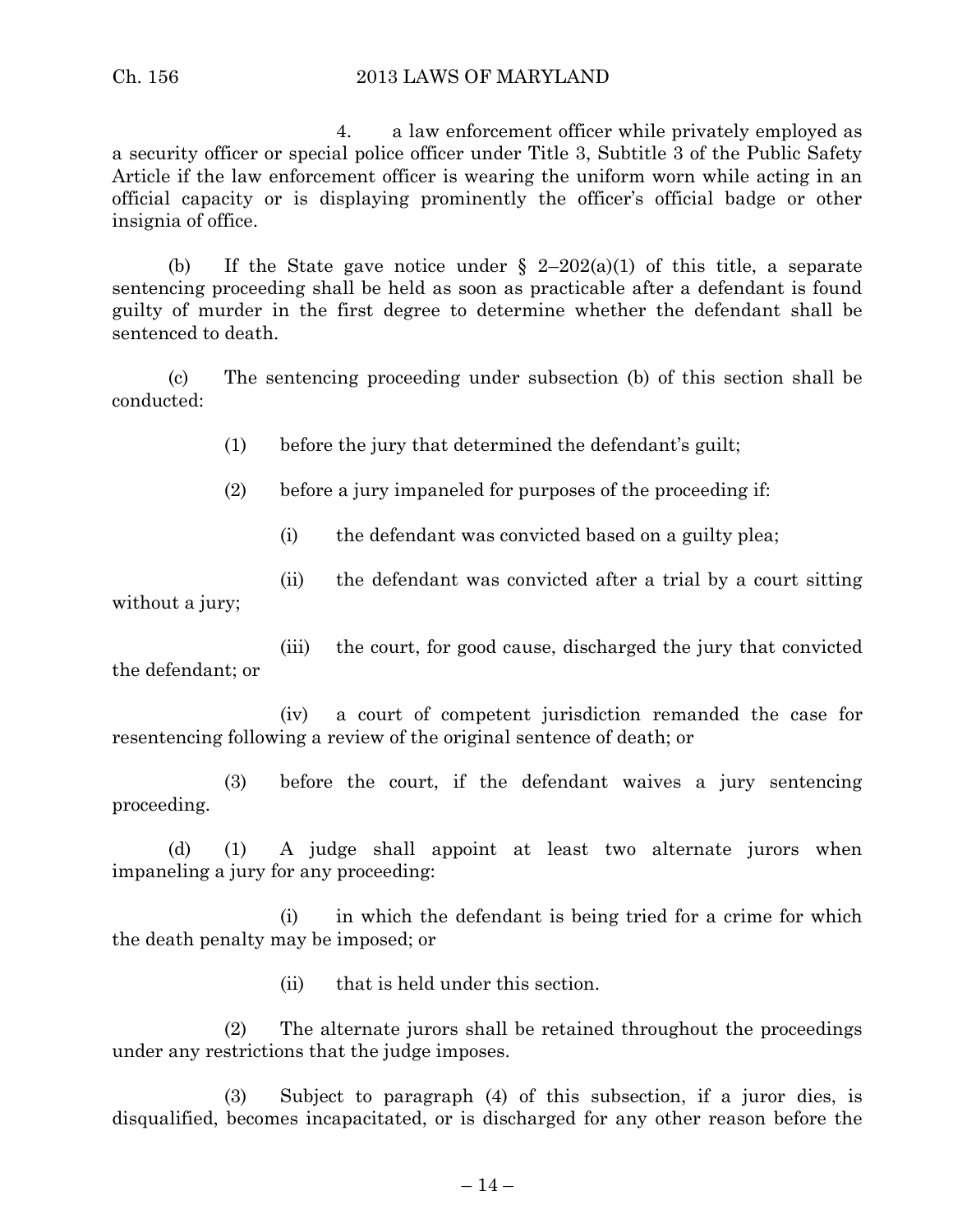jury begins its deliberations on sentencing, an alternate juror becomes a juror in the order selected, and serves in all respects as a juror selected on the regular trial panel.

(4) An alternate juror may not replace a juror who is discharged during the actual deliberations of the jury on the guilt or innocence of the defendant or on sentencing.

(e) (1) The following type of evidence is admissible in a sentencing proceeding:

(i) evidence relating to a mitigating circumstance that is listed under subsection (h) of this section;

(ii) evidence relating to an aggravating circumstance:

1. that is listed under subsection (g) of this section; and

2. of which the State provided notice under §  $2-202(a)(1)(ii)$  of this title;

(iii) evidence of a prior criminal conviction, guilty plea, plea of nolo contendere, or the absence of any prior convictions or pleas, to the same extent that the evidence would be admissible in other sentencing procedures;

(iv) subject to paragraph (2) of this subsection, any presentence investigation report; and

(v) any other evidence the court finds to have probative value and relevance to sentencing, if the defendant has a fair opportunity to rebut any statement.

(2) A recommendation in a presentence investigation report as to a sentence is not admissible in a sentencing proceeding.

(3) The State and the defendant or counsel for the defendant may present argument for or against the sentence of death.

(f) (1) After the evidence is presented to the jury in the sentencing proceeding, the court shall:

- (i) give any appropriate instructions allowed by law; and
- (ii) instruct the jury as to: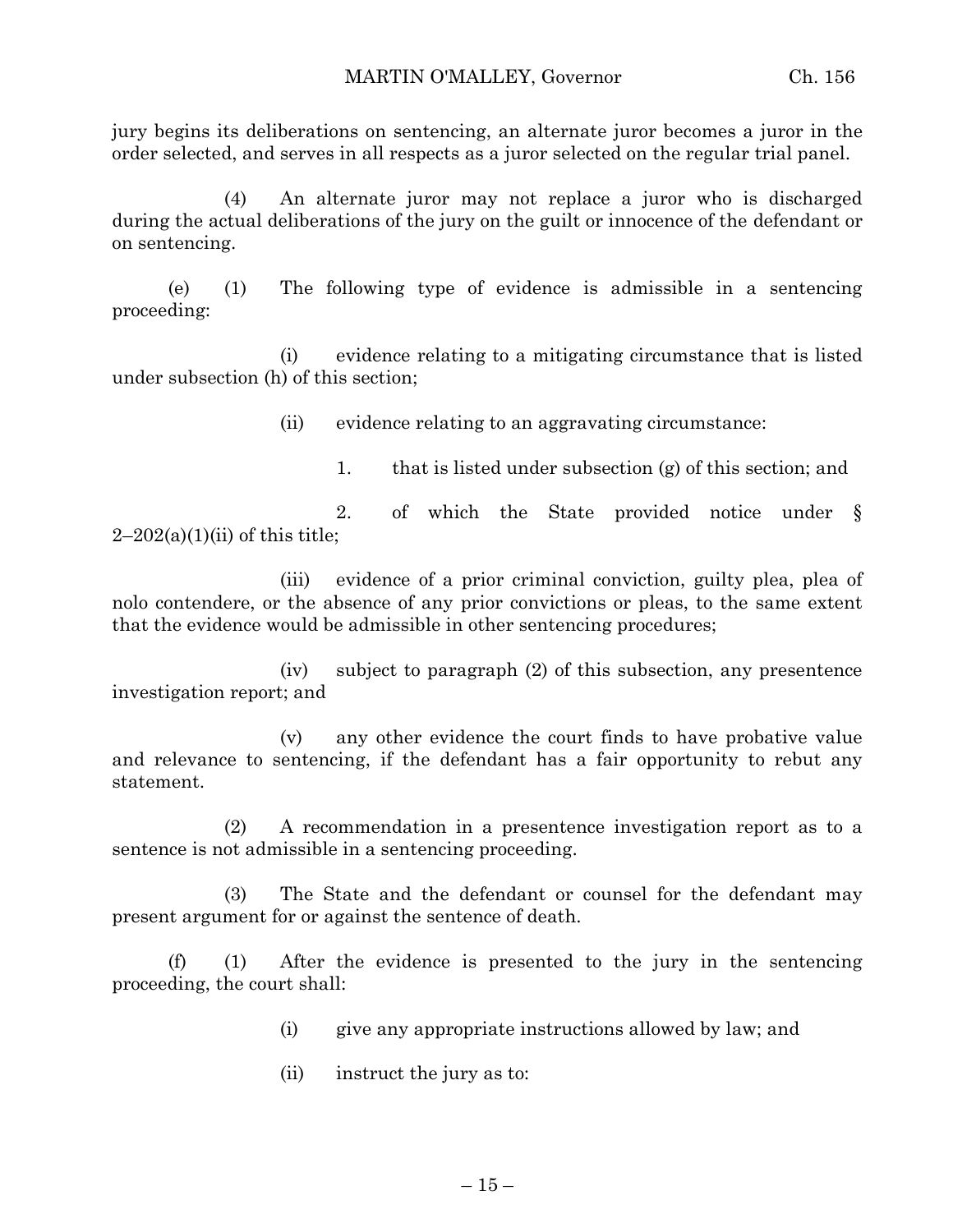### Ch. 156 2013 LAWS OF MARYLAND

1. the findings that the jury must make to determine whether the defendant shall be sentenced to death, imprisonment for life without the possibility of parole, or imprisonment for life; and

2. the burden of proof applicable to the findings under subsection  $(g)(2)$  or  $(i)(1)$  and  $(2)$  of this section.

(2) The court may not instruct the jury that the jury is to assume that a sentence of life imprisonment is for the natural life of the defendant.

 $(g)$  (1) In determining a sentence under subsection (b) of this section, the court or jury first shall consider whether any of the following aggravating circumstances exists beyond a reasonable doubt:

(i) one or more persons committed the murder of a law enforcement officer while the officer was performing the officer's duties;

(ii) the defendant committed the murder while confined in a correctional facility;

(iii) the defendant committed the murder in furtherance of an escape from, an attempt to escape from, or an attempt to evade lawful arrest, custody, or detention by:

1. a guard or officer of a correctional facility; or

2. a law enforcement officer;

(iv) the victim was taken or attempted to be taken in the course of an abduction, kidnapping, or an attempt to abduct or kidnap;

(v) the victim was a child abducted in violation of  $\S$  3–503(a)(1) of this article;

(vi) the defendant committed the murder under an agreement or contract for remuneration or promise of remuneration to commit the murder;

(vii) the defendant employed or engaged another to commit the murder and the murder was committed under an agreement or contract for remuneration or promise of remuneration;

(viii) the defendant committed the murder while under a sentence of death or imprisonment for life;

(ix) the defendant committed more than one murder in the first degree arising out of the same incident; or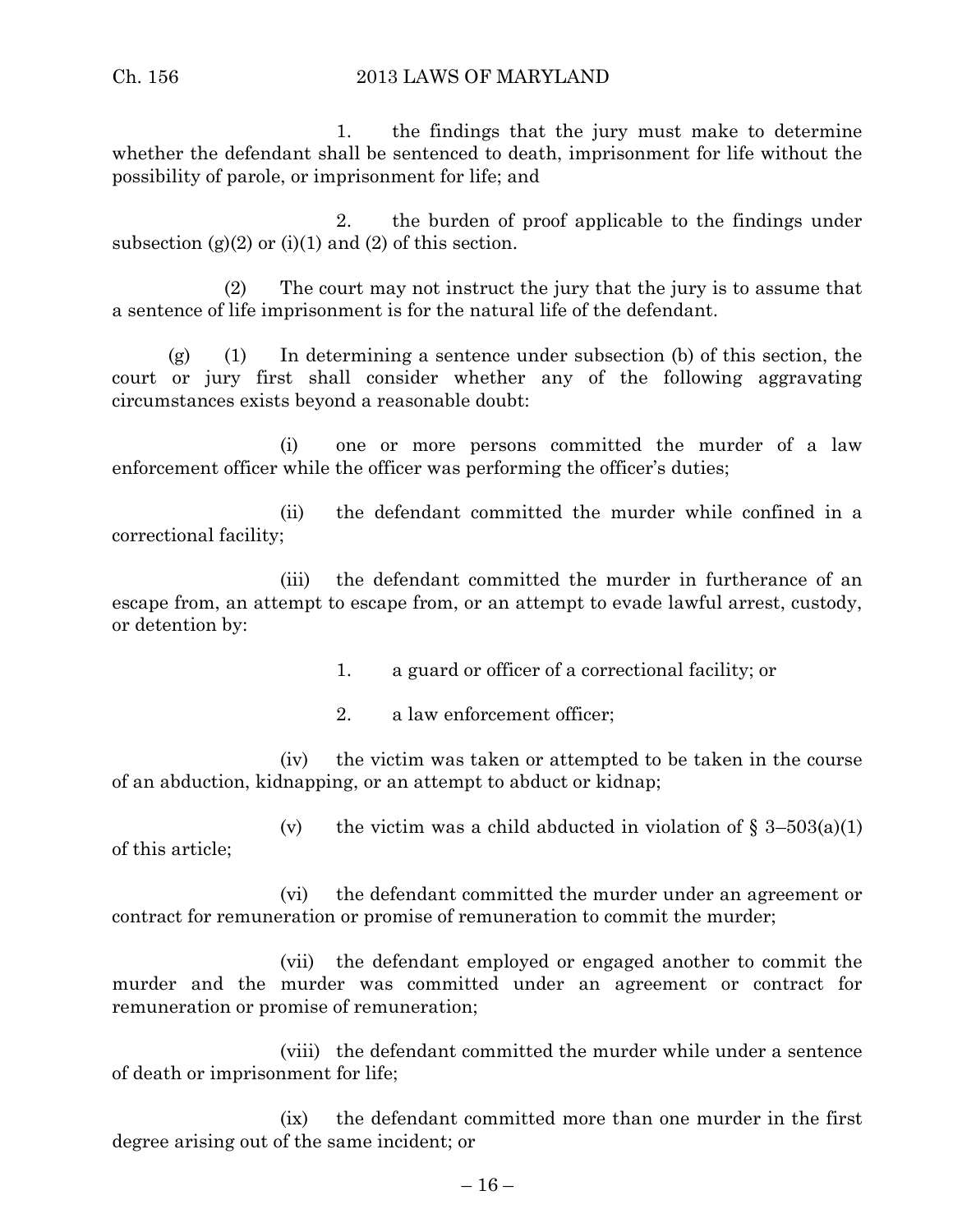(x) the defendant committed the murder while committing, or attempting to commit:

- 1. arson in the first degree;
- 2. carjacking or armed carjacking;
- 3. rape in the first degree;
- 4. robbery under § 3–402 or § 3–403 of this article; or
- 5. sexual offense in the first degree.

(2) If the court or jury does not find that one or more of the aggravating circumstances exist beyond a reasonable doubt:

- (i) it shall state that conclusion in writing; and
- (ii) a death sentence may not be imposed.
- (h) (1) In this subsection, "crime of violence" means:
	- (i) abduction;
	- (ii) arson in the first degree;
	- (iii) carjacking or armed carjacking;
	- (iv) escape in the first degree;
	- (v) kidnapping;
	- (vi) mayhem;
	- (vii) murder;
	- (viii) rape in the first or second degree;
	- (ix) robbery under  $\S 3-402$  or  $\S 3-403$  of this article;
	- (x) sexual offense in the first or second degree;
	- (xi) manslaughter other than involuntary manslaughter;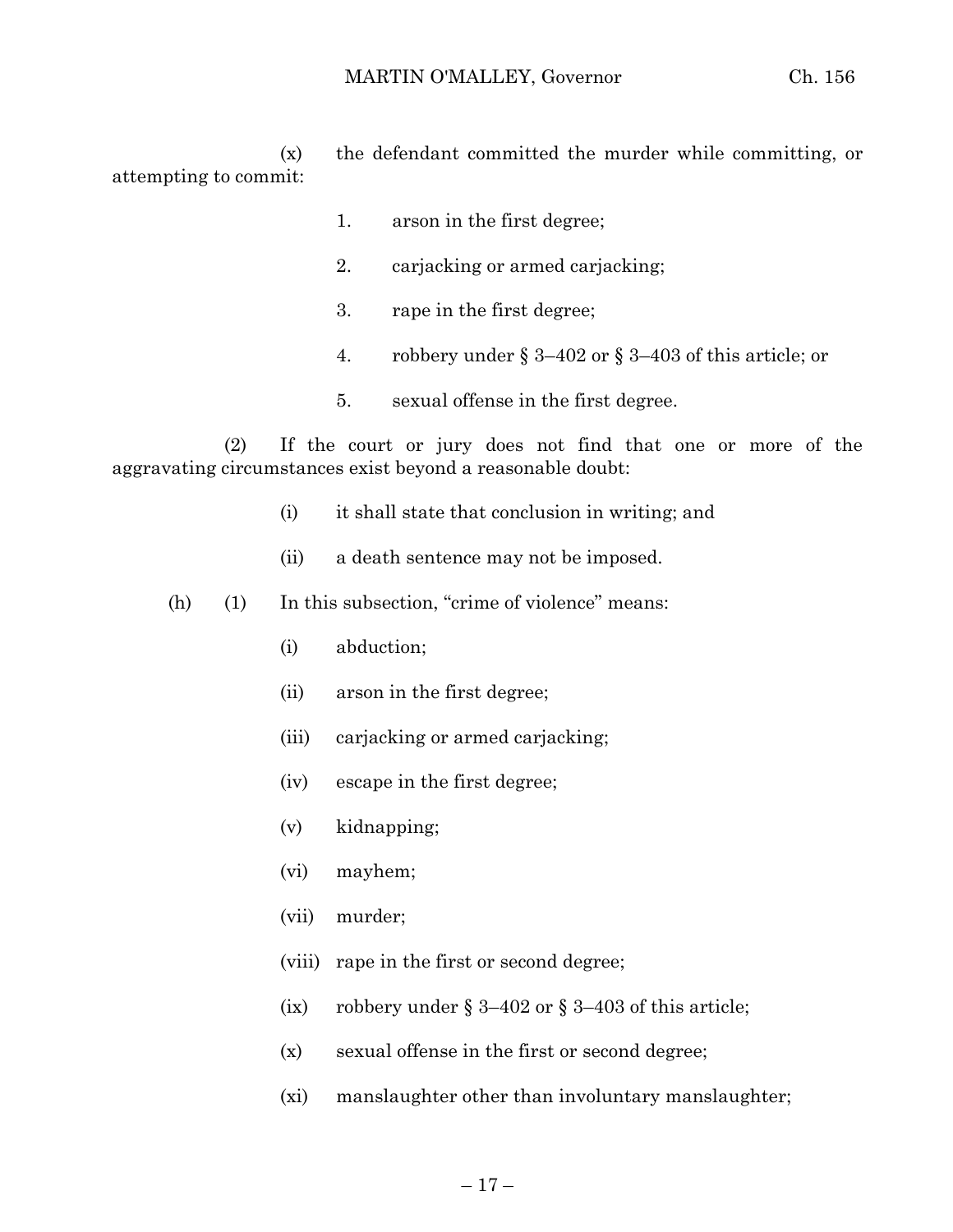(xii) an attempt to commit any crime listed in items (i) through (xi) of this paragraph; or

(xiii) the use of a handgun in the commission of a felony or other crime of violence.

(2) If the court or jury finds beyond a reasonable doubt that one or more of the aggravating circumstances under subsection (g) of this section exists, it then shall consider whether any of the following mitigating circumstances exists based on a preponderance of the evidence:

(i) the defendant previously has not:

1. been found guilty of a crime of violence;

2. entered a guilty plea or a plea of nolo contendere to a charge of a crime of violence; or

3. received probation before judgment for a crime of violence;

(ii) the victim was a participant in the conduct of the defendant or consented to the act that caused the victim's death;

(iii) the defendant acted under substantial duress, domination, or provocation of another, but not so substantial as to constitute a complete defense to the prosecution;

(iv) the murder was committed while the capacity of the defendant to appreciate the criminality of the defendant's conduct or to conform that conduct to the requirements of law was substantially impaired due to emotional disturbance, mental disorder, or mental incapacity;

murder;

(v) the defendant was of a youthful age at the time of the

(vi) the act of the defendant was not the sole proximate cause of the victim's death;

(vii) it is unlikely that the defendant will engage in further criminal activity that would be a continuing threat to society; or

(viii) any other fact that the court or jury specifically sets forth in writing as a mitigating circumstance in the case.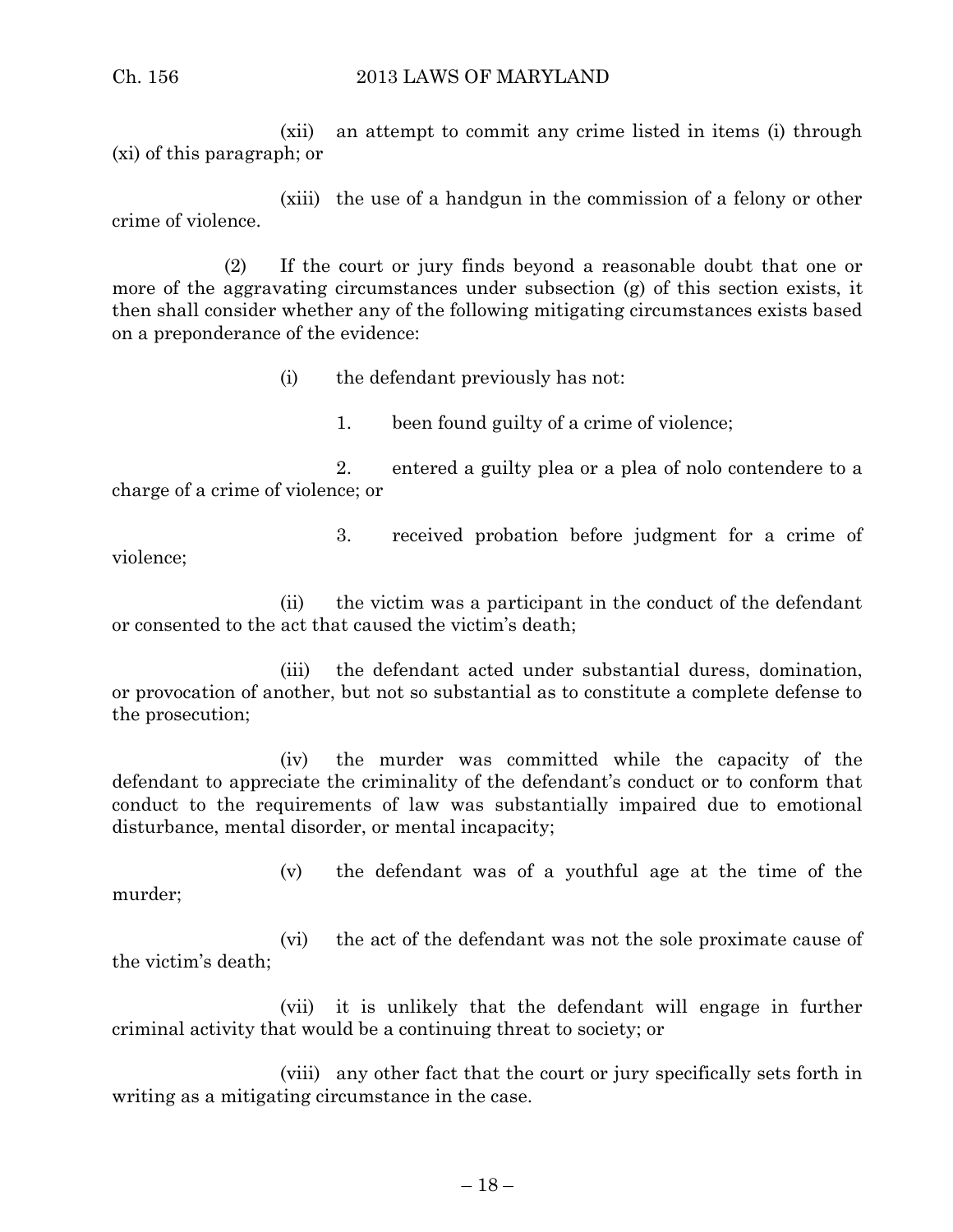(i) (1) If the court or jury finds that one or more of the mitigating circumstances under subsection (h) of this section exists, it shall determine by a preponderance of the evidence whether the aggravating circumstances under subsection (g) of this section outweigh the mitigating circumstances.

(2) If the court or jury finds that the aggravating circumstances:

(i) outweigh the mitigating circumstances, a death sentence shall be imposed; or

(ii) do not outweigh the mitigating circumstances, a death sentence may not be imposed.

(3) If the determination is by a jury, a decision to impose a death sentence must be unanimous and shall be signed by the jury foreperson.

(4) A court or jury shall put its determination in writing and shall state specifically:

- (i) each aggravating circumstance found;
- (ii) each mitigating circumstance found;

(iii) whether any aggravating circumstances found under subsection (g) of this section outweigh the mitigating circumstances found under subsection (h) of this section;

(iv) whether the aggravating circumstances found under subsection (g) of this section do not outweigh the mitigating circumstances found under subsection (h) of this section; and

(v) the sentence determined under subsection  $(g)(2)$  of this section or paragraphs (1) and (2) of this subsection.

(j) (1) If a jury determines that a death sentence shall be imposed under the provisions of this section, the court shall impose a death sentence.

(2) If, within a reasonable time, the jury is unable to agree as to whether a death sentence shall be imposed, the court may not impose a death sentence.

(3) If the sentencing proceeding is conducted before a court without a jury, the court shall determine whether a death sentence shall be imposed under the provisions of this section.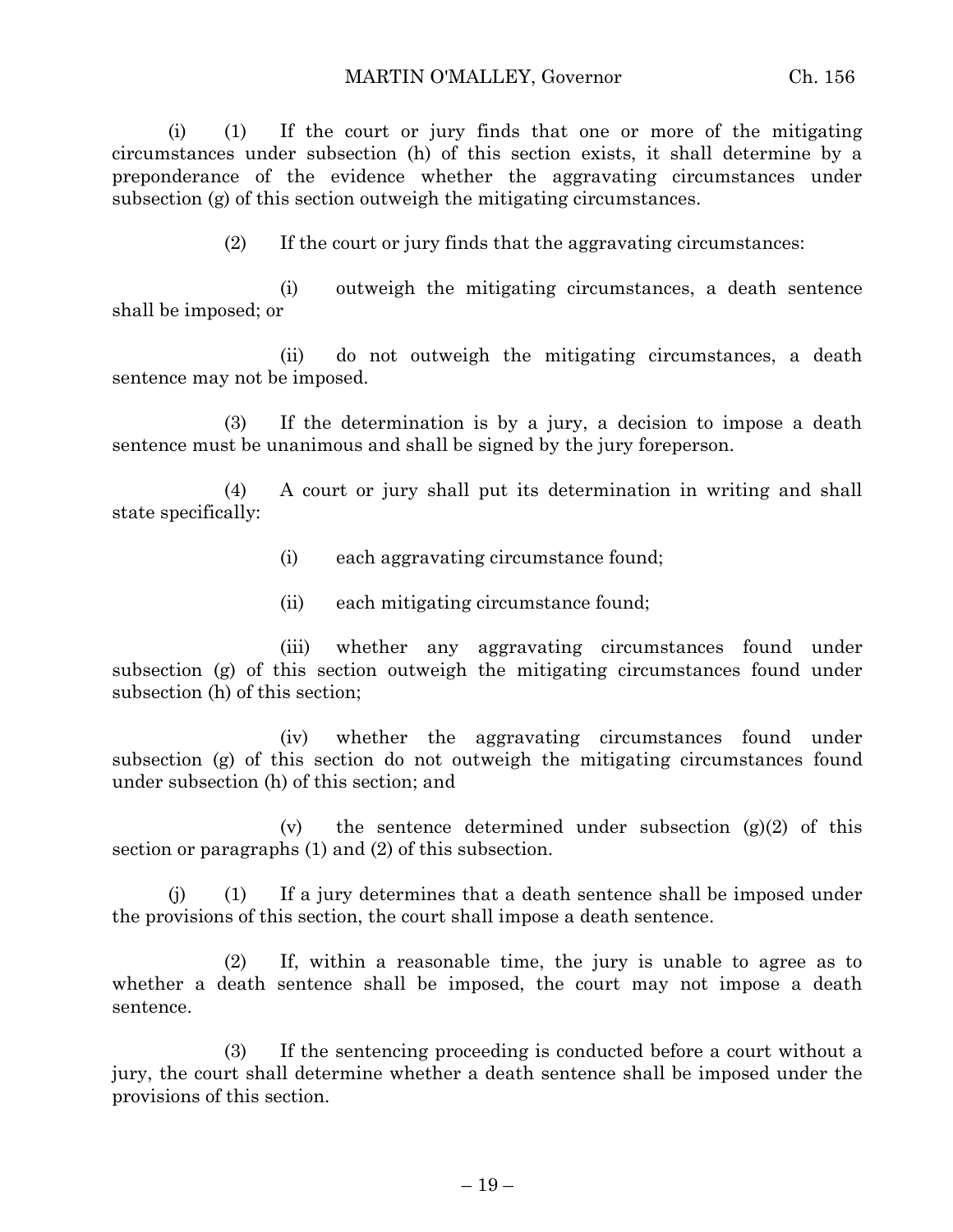(4) If the court or jury determines that a death sentence may not be imposed and the State gave notice under  $\S$  2–203(1) of this title, a determination shall be made concerning imprisonment for life without the possibility of parole under § 2–304 of this subtitle.

(5) If the court or jury determines that a death sentence may not be imposed and if the State did not give notice under  $\S$  2–203(1) of this title, the court shall impose a sentence of imprisonment for life.

(k) (1) Immediately after the imposition of a death sentence:

(i) the clerk of the court in which sentence is imposed, if different from the court where the indictment or information was filed, shall certify the proceedings to the clerk of the court where the indictment or information was filed; and

(ii) the clerk of the court where the indictment or information was filed shall copy the docket entries in the inmate's case, sign the copies, and deliver them to the Governor.

(2) The docket entries shall show fully the sentence of the court and the date that the sentence was entered.

(l) If the defendant is sentenced to death, the court before which the defendant is tried and convicted shall sentence the defendant to death by intravenous administration of a lethal quantity of an ultrashort–acting barbiturate or other similar drug in combination with a chemical paralytic agent.**]**

2–304.

(a) **[**(1)**]** If the State gave notice under § 2–203(1) of this title, **[**but did not give notice of intent to seek the death penalty under § 2–202(a)(1) of this title,**]** the court shall conduct a separate sentencing proceeding as soon as practicable after the defendant is found guilty of murder in the first degree to determine whether the defendant shall be sentenced to imprisonment for life without the possibility of parole or to imprisonment for life.

**[(2)** If the State gave notice under both  $\S$   $\frac{2-202(a)(1)}{2}$  and  $\frac{2-203(1)}{2}$  of this title, but the court or jury determines that the death sentence may not be imposed, that court or jury shall determine whether the defendant shall be sentenced to imprisonment for life without the possibility of parole or to imprisonment for life.**]**

 $2 - 305.$ 

The Court of Appeals may adopt: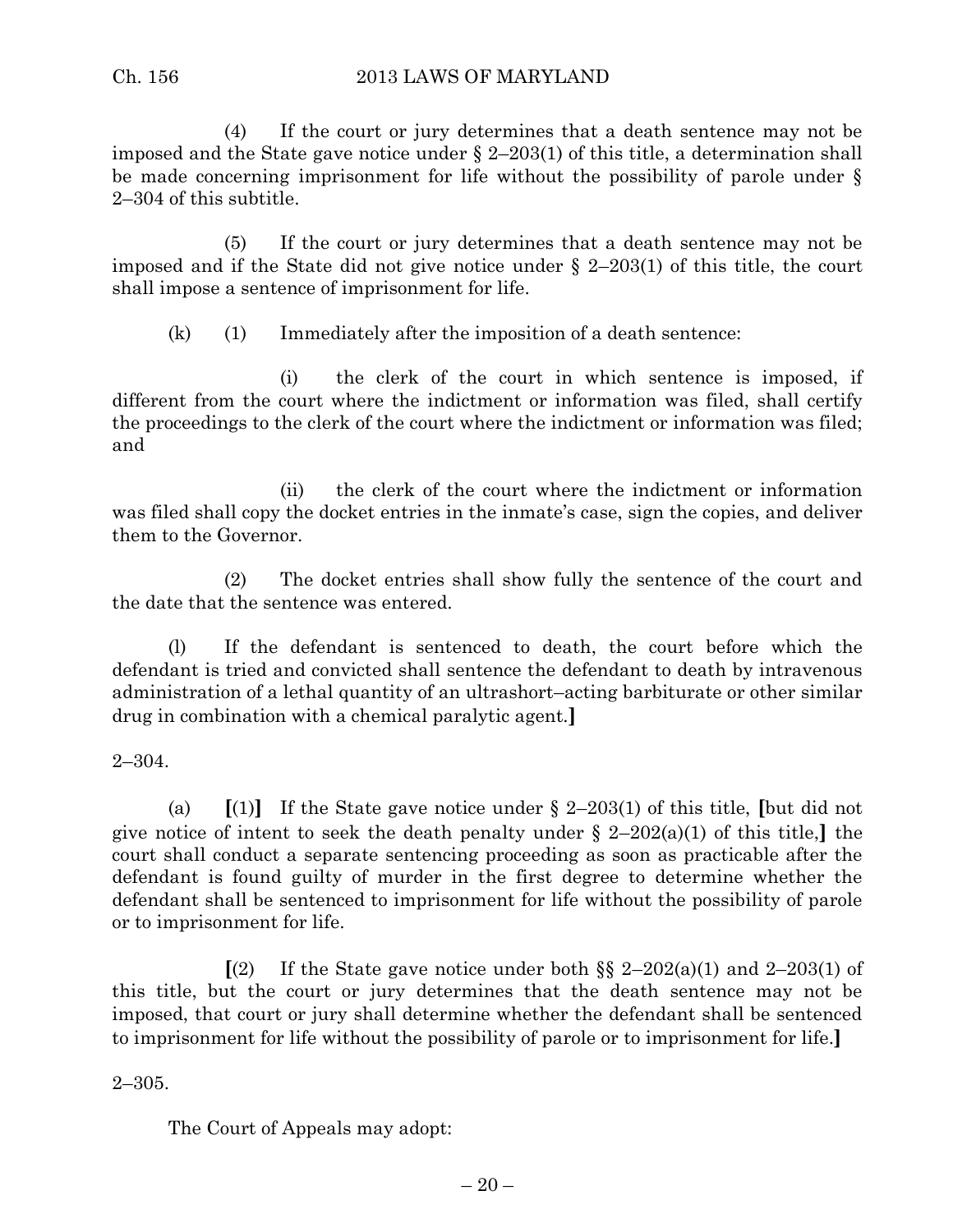(1) rules of procedure to govern the conduct of sentencing proceedings under **[**§§ 2–303 and 2–304**] § 2–304** of this subtitle; and

(2) forms for a court or jury to use in making written findings and sentence determinations.

**[**Subtitle 4. Review by Court of Appeals.**]**

**[**2–401.

(a) (1) After a death sentence is imposed and the judgment becomes final, the Court of Appeals shall review the sentence on the record.

(2) The Court of Appeals shall consolidate an appeal from the verdict with the sentence review.

(b) The clerk of the trial court shall send to the Clerk of the Court of Appeals:

(1) the entire record and the transcript of the sentencing proceeding within 10 days after receiving the transcript;

(2) the determination and written findings of the court or jury; and

(3) a report of the trial court that:

(i) is in the form of a standard questionnaire supplied by the Court of Appeals; and

(ii) includes a recommendation by the trial court as to whether the death sentence is justified.

(c) The defendant and the State may submit briefs and present oral arguments to the Court of Appeals within the time allowed by the Court.

(d) (1) In addition to any error properly before the Court on appeal, the Court of Appeals shall consider the imposition of the death sentence.

(2) With regard to the death sentence, the Court of Appeals shall determine whether:

(i) the imposition of the death sentence was influenced by passion, prejudice, or any other arbitrary factor;

(ii) the evidence supports the finding by the court or jury of a statutory aggravating circumstance under  $\S$  2–303(g) of this title; and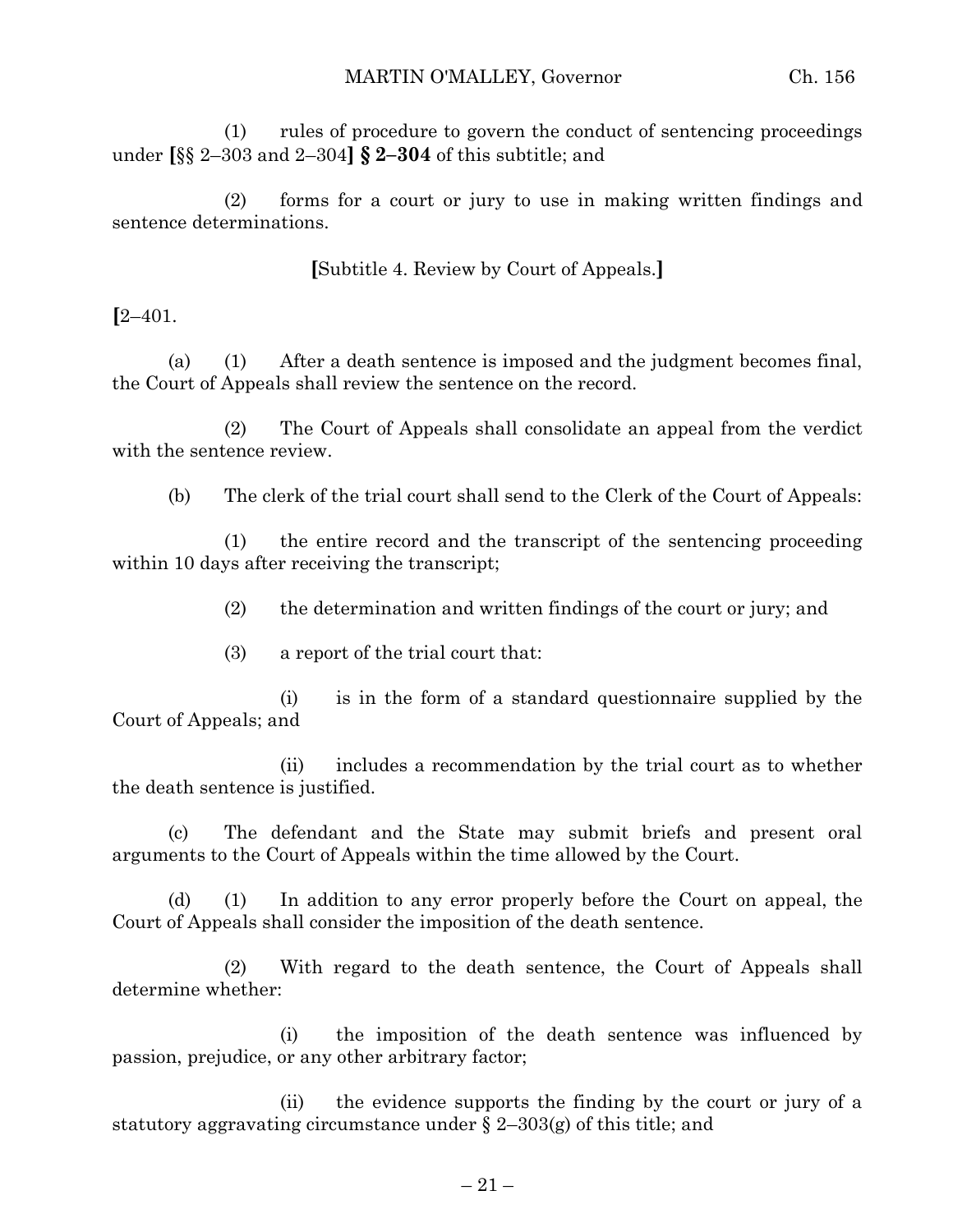### Ch. 156 2013 LAWS OF MARYLAND

(iii) the evidence supports a finding by the court or jury that the aggravating circumstances outweigh the mitigating circumstances under § 2–303(h) and (i)(1) of this title.

(3) In addition to its review under any direct appeal, with regard to the death sentence, the Court of Appeals shall:

(i) affirm the death sentence;

(ii) set the death sentence aside and remand the case for a new sentencing proceeding under § 2–303 of this title; or

(iii) set the death sentence aside and remand the case for modification of the sentence to imprisonment for life.

(e) The Court of Appeals may adopt rules of procedure for the expedited review of death sentences under this section.**]**

14–101.

- (a) In this section, "crime of violence" means:
	- (1) abduction;
	- (2) arson in the first degree;
	- (3) kidnapping;
	- (4) manslaughter, except involuntary manslaughter;
	- (5) mayhem;

(6) maiming, as previously proscribed under former Article 27, §§ 385 and 386 of the Code;

- (7) murder;
- (8) rape;
- (9) robbery under  $\S 3-402$  or  $\S 3-403$  of this article;
- (10) carjacking;
- (11) armed carjacking;
- (12) sexual offense in the first degree;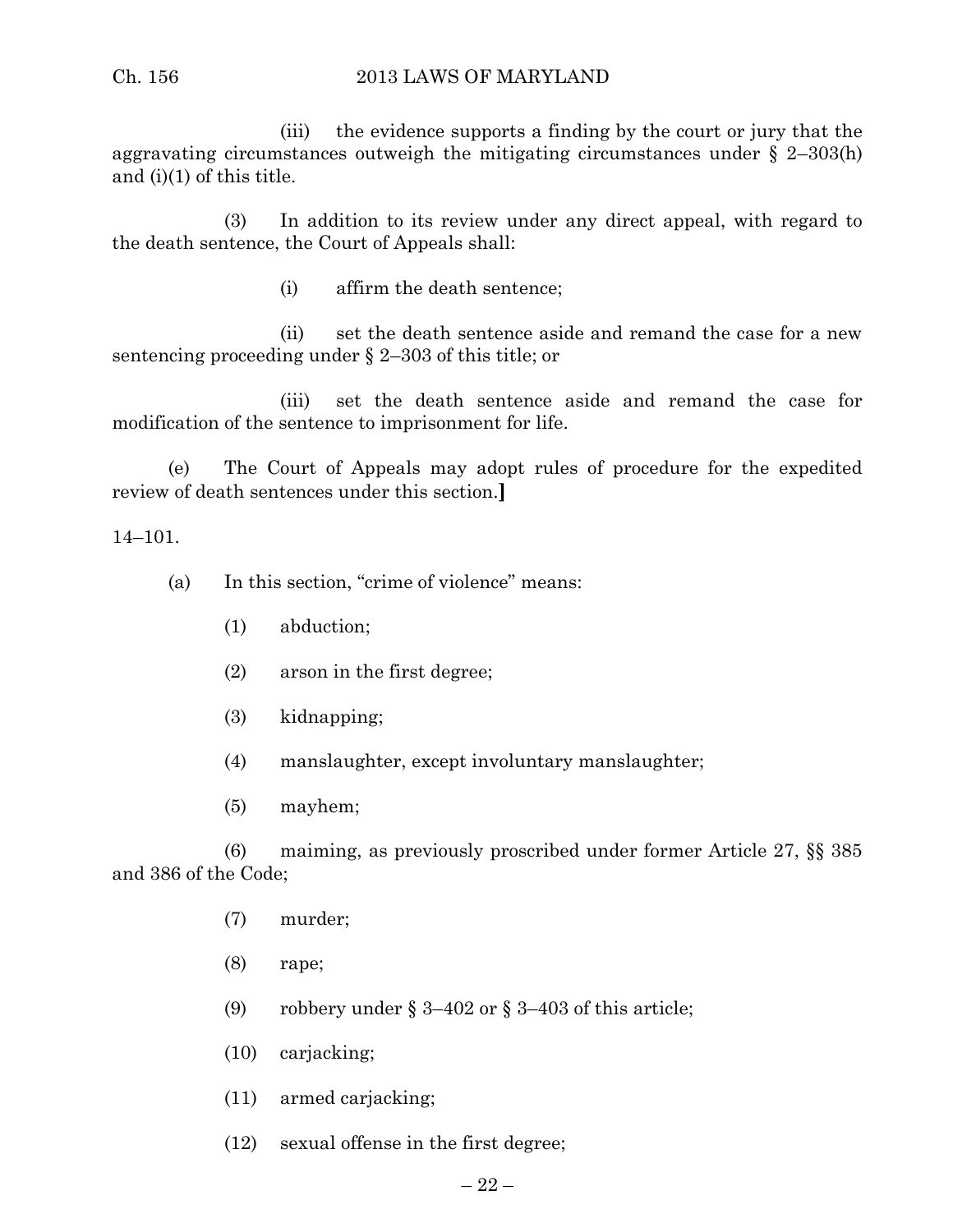(13) sexual offense in the second degree;

(14) use of a handgun in the commission of a felony or other crime of violence;

(15) child abuse in the first degree under  $\S 3-601$  of this article;

(16) sexual abuse of a minor under  $\S 3-602$  of this article if:

(i) the victim is under the age of 13 years and the offender is an adult at the time of the offense; and

(ii) the offense involved:

article;

2. a sexual act, as defined in § 3–301 of this article;

1. vaginal intercourse, as defined in § 3–301 of this

3. an act in which a part of the offender's body penetrates, however slightly, into the victim's genital opening or anus; or

4. the intentional touching, not through the clothing, of the victim's or the offender's genital, anal, or other intimate area for sexual arousal, gratification, or abuse;

(17) an attempt to commit any of the crimes described in items (1) through (16) of this subsection;

(18) continuing course of conduct with a child under § 3–315 of this article;

- (19) assault in the first degree;
- (20) assault with intent to murder;
- (21) assault with intent to rape;
- (22) assault with intent to rob;

(23) assault with intent to commit a sexual offense in the first degree; and

(24) assault with intent to commit a sexual offense in the second degree.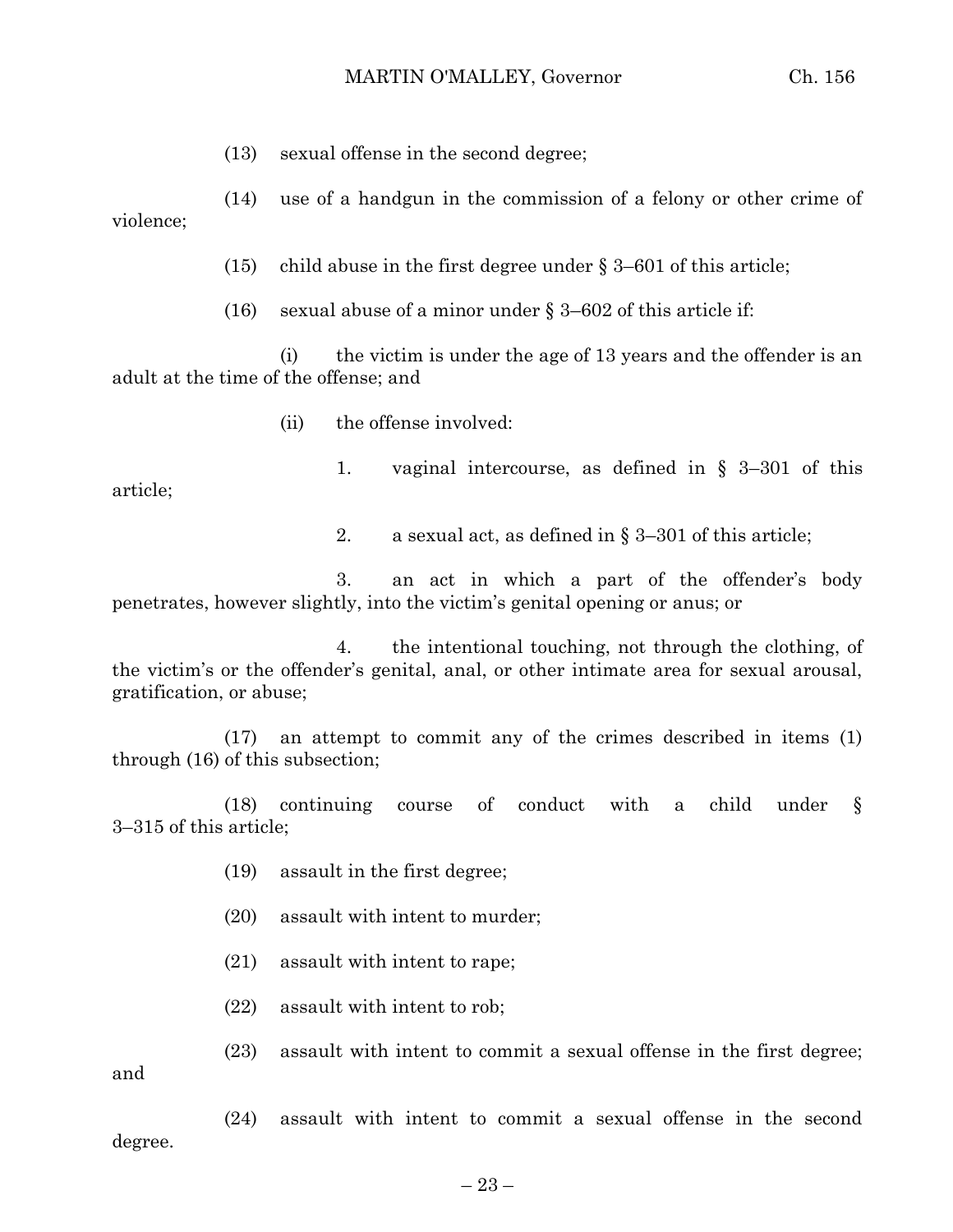(b) **[**This section does not apply if a person is sentenced to death.

(c)**]** (1) Except as provided in subsection **[**(g)**] (F)** of this section, on conviction for a fourth time of a crime of violence, a person who has served three separate terms of confinement in a correctional facility as a result of three separate convictions of any crime of violence shall be sentenced to life imprisonment without the possibility of parole.

(2) Notwithstanding any other law, the provisions of this subsection are mandatory.

 $[(d)]$  **(C)** (1) Except as provided in subsection  $[(g)]$  **(F)** of this section, on conviction for a third time of a crime of violence, a person shall be sentenced to imprisonment for the term allowed by law but not less than 25 years, if the person:

(i) has been convicted of a crime of violence on two prior separate occasions:

1. in which the second or succeeding crime is committed after there has been a charging document filed for the preceding occasion; and

incident; and

2. for which the convictions do not arise from a single

(ii) has served at least one term of confinement in a correctional facility as a result of a conviction of a crime of violence.

(2) The court may not suspend all or part of the mandatory 25–year sentence required under this subsection.

(3) A person sentenced under this subsection is not eligible for parole except in accordance with the provisions of § 4–305 of the Correctional Services Article.

**[**(e)**] (D)** (1) On conviction for a second time of a crime of violence committed on or after October 1, 1994, a person shall be sentenced to imprisonment for the term allowed by law, but not less than 10 years, if the person:

(i) has been convicted on a prior occasion of a crime of violence, including a conviction for a crime committed before October 1, 1994; and

(ii) served a term of confinement in a correctional facility for that conviction.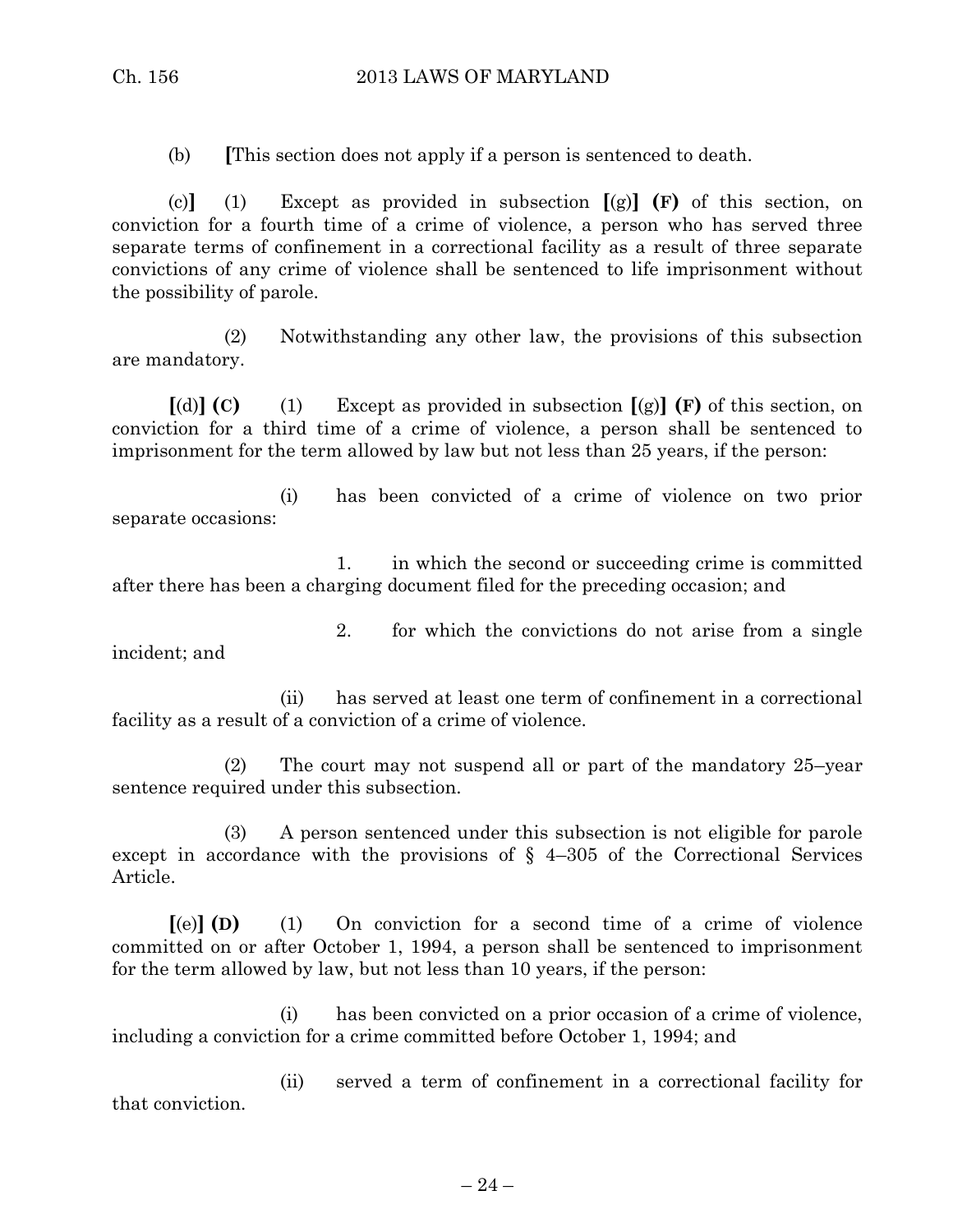(2) The court may not suspend all or part of the mandatory 10–year sentence required under this subsection.

**[**(f)**] (E)** If the State intends to proceed against a person as a subsequent offender under this section, it shall comply with the procedures set forth in the Maryland Rules for the indictment and trial of a subsequent offender.

**[**(g)**] (F)** (1) A person sentenced under this section may petition for and be granted parole if the person:

- (i) is at least 65 years old; and
- (ii) has served at least 15 years of the sentence imposed under this section.

(2) The Maryland Parole Commission shall adopt regulations to implement this subsection.

# **Article – Health – General**

8–505.

(b) **[**Except in a capital case, on**] ON** consideration of the nature of the charge, the court:

(1) May require or permit an examination to be conducted on an outpatient basis; and

(2) If an outpatient examination is authorized, shall set bail for the defendant or authorize the release of the defendant on personal recognizance.

# **Article – Transportation**

16–812.

(a) The Administration shall disqualify any individual from driving a commercial motor vehicle for a period of 1 year if:

(1) The individual is convicted of committing any of the following offenses while driving a commercial motor vehicle:

(i) A violation of § 21–902 of this article;

(ii) A violation of a federal law or any other state's law which is substantially similar in nature to the provisions in § 21–902 of this article;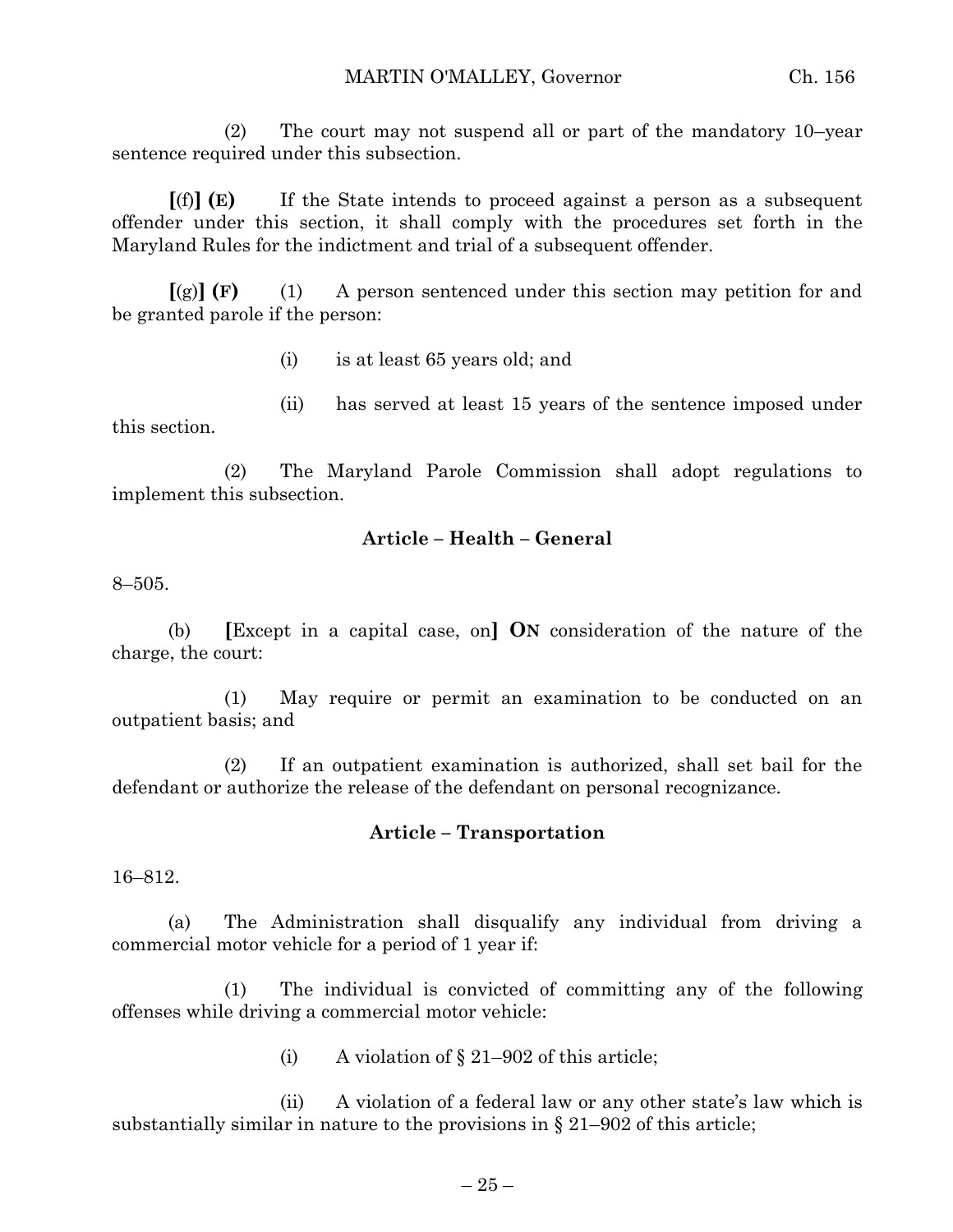(iii) Leaving the scene of an accident which requires disqualification as provided by the United States Secretary of Transportation;

(iv) A crime, other than a crime described in subsection (e) of this section, that is punishable by **[**death or**]** imprisonment for a term exceeding 1 year;

(v) A violation of § 25–112 of this article; or

(vi) A violation of § 2–209, § 2–503, § 2–504, § 2–505, or § 2–506 of the Criminal Law Article**[**.**];**

(2) The individual holds a commercial driver's license and is convicted of committing any of the following offenses while driving a noncommercial motor vehicle:

(i) A violation of  $\S 21-902(a)$ , (c), or (d) of this article;

(ii) A violation of a federal law or any other state's law which is substantially similar in nature to the provisions in  $\S$  21–902(a), (c), or (d) of this article;

(iii) Leaving the scene of an accident which requires disqualification as provided by the United States Secretary of Transportation; or

(iv) A crime, other than a crime described in subsection (e) of this section, that is punishable by **[**death or**]** imprisonment for a term exceeding 1 year;

(3) The individual, while driving a commercial motor vehicle or while holding a commercial driver's license, refuses to undergo testing as provided in § 16–205.1 of this title or as is required by any other state's law or by federal law in the enforcement of 49 C.F.R. § 383.51 Table 1, or 49 C.F.R. § 392.5(a)(2);

(4) The individual drives or attempts to drive a commercial motor vehicle while the alcohol concentration of the person's blood or breath is 0.04 or greater; or

(5) The individual drives a commercial motor vehicle when, as a result of prior violations committed while driving a commercial motor vehicle, the driver's commercial driver's license is revoked, suspended, or canceled or the driver is disqualified from driving a commercial motor vehicle.

SECTION 4. AND BE IT FURTHER ENACTED, That in any case in which the State has properly filed notice that it intended to seek a sentence of death under § 2–202 of the Criminal Law Article in which a sentence has not been imposed, the